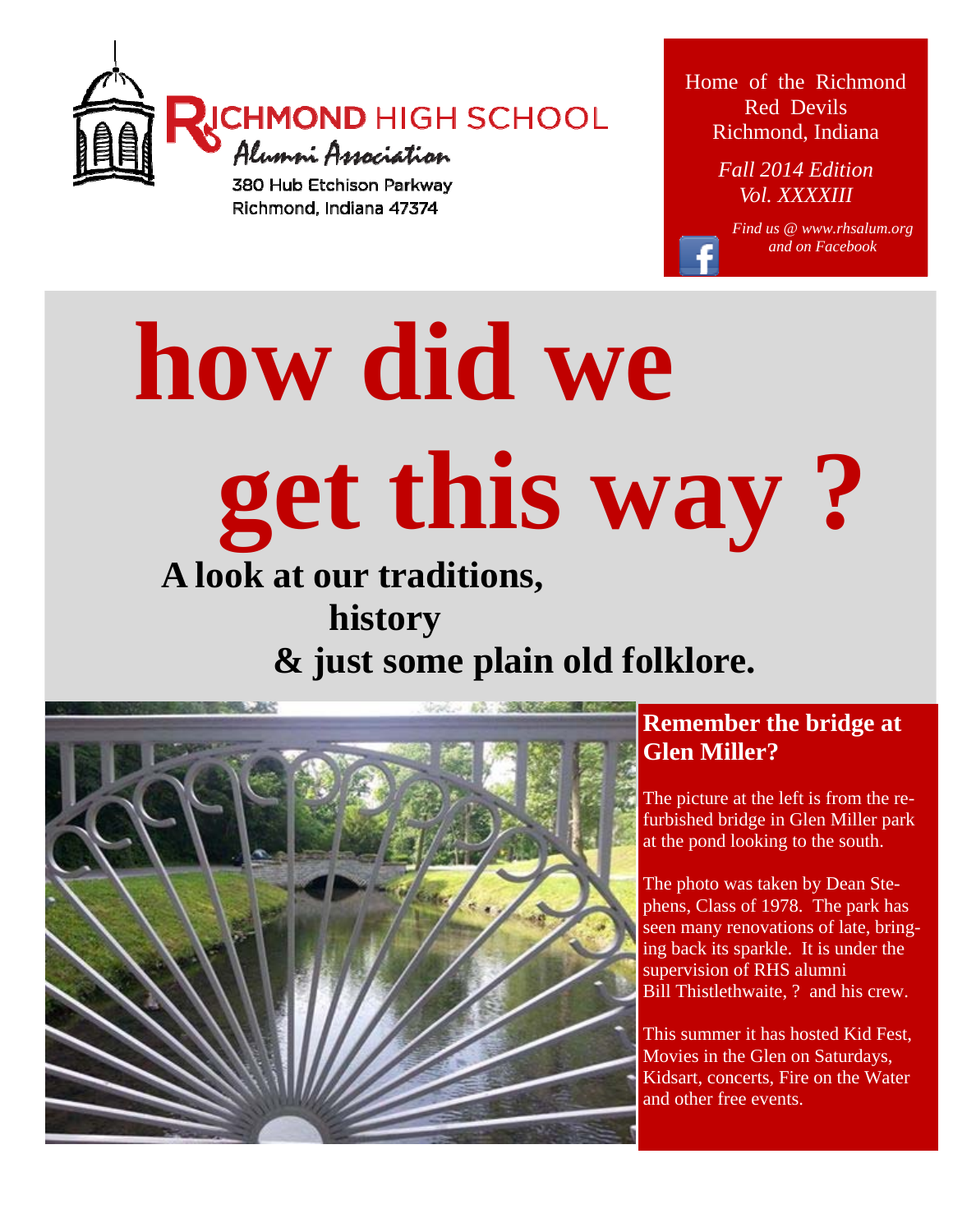

### **20 Years for the Memorial Brick Patio**

In 1994, the newly formed RHS Alumni office decided to create a brick patio in front of RHS. It was dedicated in 1995 and has become a part of the campus.

In recent years it has become a site for reunions to gather and remember deceased members of their class before touring the school. Since its creation more than 800 bricks have been placed in the patio.

The RHS Alumni Association will rededicate this patio in 2015 by enhancing the landscaping, adding some roses and mulch and perhaps even adding more to the brick area for the future.

The patio holds bricks in remembrance of alumni, teachers, coaches, staff members, spouses, children, reunion committees, Distinguished Alumni, former RHSAA Board members, and residents of Richmond.

Anyone, alumni or non alumni, living or deceased, can be honored at the patio.

The current design of the patio is in a "T" which is hard to mow for the school grounds crew. We hope to make a large circle around the patio and fill it with knock-out red rose bushes and mulch to make it easier to mow around while making it even more special.

We encourage you to purchase a brick for this celebration.

The cost is the same as 20 years ago: \$65.00. Dwyer Monument creates the bricks for us. (Martha Feltis Dwyer '36 & Bill Dwyer, '65, both of Richmond.)

 If you have never ordered a brick, consider this now. If you have placed a brick in the past, do it again.

The form is on the adjoining page with the most recent orders since our last magazine. We will take orders for the bricks from March, 2014 to March, 2015 for the rededication.

The proceeds from the sale of the bricks benefit the office fund.

## **The Memorial Bricks**

**The following bricks have been purchased since the last fall Register magazine. They will be placed in the patio in August by the custodial staff at RHS for the alumni office.**

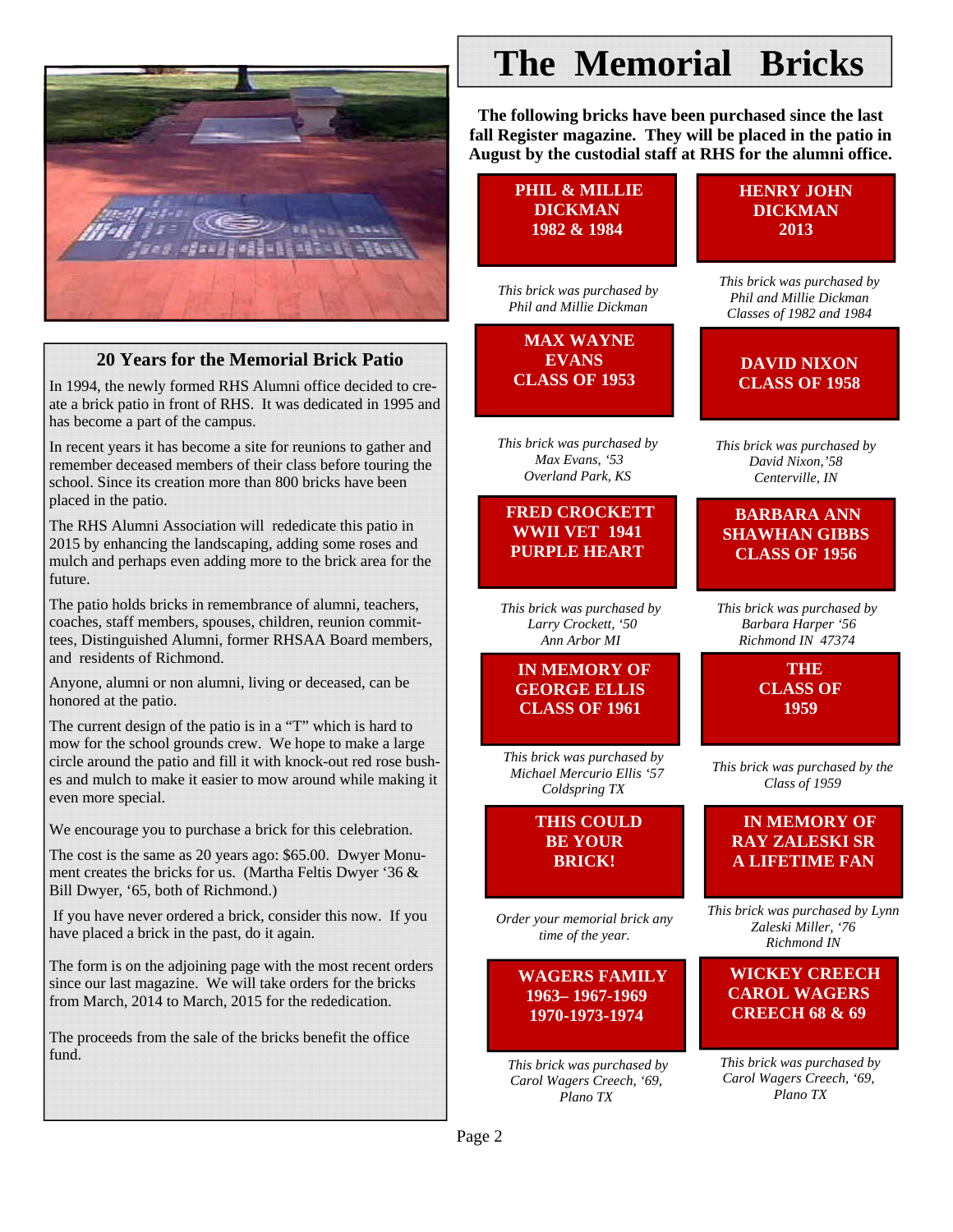## **The Memorial Bricks**

To order a brick, simply complete this form and return it to us. We will do the rest!

Mail to: RHS Alumni, 380 Hub Etchison Parkway, Richmond IN 47374. Call us at 765-973-3338. If your order is

for recognition of someone's birthday, anniversary, graduation or death,

please let us know and we will send a letter of acknowledgement to that person.

| <b>Brick Order Form</b><br>Yes, I would like to order a memorial brick(s) for the patio at \$65.00 each. (Call us at 765-973-3338 for questions.) |               |                                                                                                                |  |
|---------------------------------------------------------------------------------------------------------------------------------------------------|---------------|----------------------------------------------------------------------------------------------------------------|--|
|                                                                                                                                                   | Class         | E-mail and the contract of the contract of the contract of the contract of the contract of the contract of the |  |
| $\blacksquare$ Address: $\blacksquare$                                                                                                            |               |                                                                                                                |  |
| The brick should read as follows (14 spaces per line including blanks, up to 3 lines per brick)                                                   |               |                                                                                                                |  |
|                                                                                                                                                   |               |                                                                                                                |  |
|                                                                                                                                                   |               |                                                                                                                |  |
|                                                                                                                                                   |               |                                                                                                                |  |
| Please charge my _Visa __Master Card ____________                                                                                                 | (card number) | (expire date)<br>(signature)                                                                                   |  |

### **The Alumni Directories that Never were Printed**

In 2011, we signed a contract with a company, Alumni Research of Holiday Florida, to produce an alumni directory.

Previously we had worked with Harris Direct but at that time they did not want to produce a printed version as they had done for us in 2000 and 2006.

After researching the references and providing the necessary information, pictures and stories for the book by the contract deadline of Sept 1st, 2012, we waited in anticipation for the directories to come.

But we have waited for more than 2 years and nothing was printed. We have had numerous phone calls from alumni around the country who sent in money in good faith to the company.

Our only hope has been to work with the Attorney General's office in Florida who is investigating this. If you paid for a directory and have not been sent a form letter to send to the AG's office, please contact the alumni office by email, phone or mail.

We apologize for this company's performance.

At this time, we are unsure if the funds you sent will be recovered.

All we know is that it has been a mess, we are sorry and greatly disappointed.

### *The RHS Alumni office*

### **For the next issue:**

Tell us about your favorite teacher. We want to know about the person that most affected your life. Who was that special someone that went the extra mile or said something to you that changed your life?



**The class of 1994 held a memorial balloon release as part of their class reunion at the Brick patio this summer.**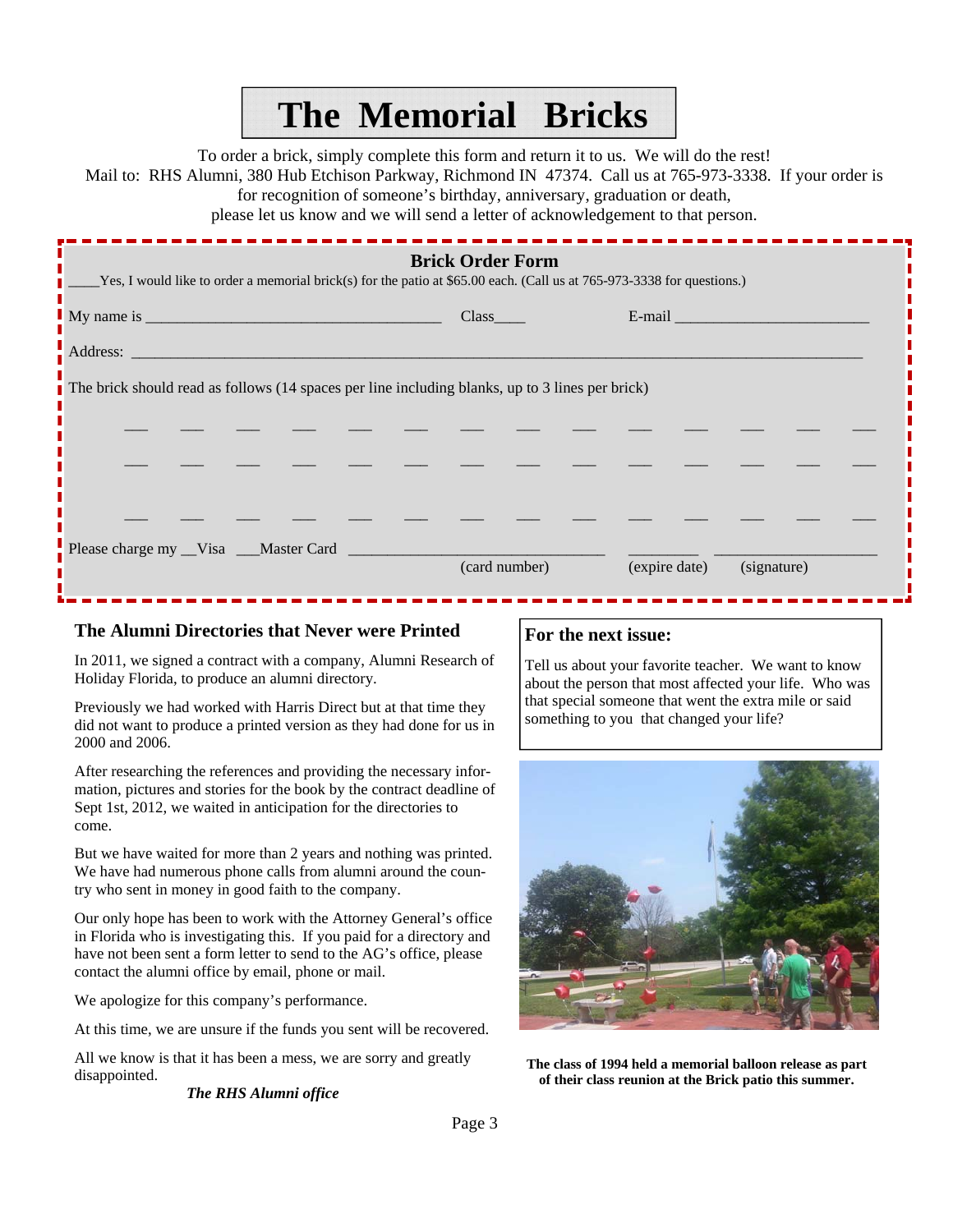### The Alumni Office

|                                    |      | <b>Officers</b>                                                                                                                                             |      |
|------------------------------------|------|-------------------------------------------------------------------------------------------------------------------------------------------------------------|------|
| President Sharon Sanders           | 1963 | Vice Pres Nancy Wright Manning                                                                                                                              | 1965 |
| Treasurer John L Hitch             | 1956 | Secretary Saundra Wiles Gore                                                                                                                                | 1957 |
| Scholarship Chair Carol Owen-Clark | 1978 | Special Events Chair Bonnie Godsey McClain                                                                                                                  | 1960 |
|                                    |      | Members of the Board                                                                                                                                        |      |
| Joyce Hill Owen                    | 1955 | Nancy Van Etten Cox                                                                                                                                         | 1956 |
| Doug Oler                          | 1958 | Sandie Rans Rowe                                                                                                                                            | 1964 |
| Debbie Hardman Ninde               | 1969 | Aleasia White Stewart                                                                                                                                       | 1972 |
| David Brumfield                    | 1973 | Pam Lawrence Hagy                                                                                                                                           | 1976 |
| Sherri Dillon Bergum               | 1988 | <b>Executive Director Mary Lou Griffey</b>                                                                                                                  |      |
|                                    |      | <b>Our Mission Statement</b><br>"To be an economic leader in our community, state, and nation, we must first be a leader in the education of our children." |      |

*From the Director's Desk* 

*Remember the song from "Yentl" called "Traditions!"? How do we come to have ours at RHS? And what about those things that remind us of our high school days?* 

*In this issue we are offering tidbits of facts, traditions and just plain ole stories. Our high school years bring back smiles of the silly things we did but also smiles of pride in the being a part the right of passage from freshman to senior.* 

*Enjoy the ride back down memory lane.* 

*And get a song in your heart. Music is alive and well in Richmond. Please take a look at the fun at the Starr Gennett Walk of Fame and the Richmond Music Festival.* 

*Sincerely, Mary Lou Griffey, Executive Director.* 

|                    | Return to: RHSAA, 380 Hub Etchison Parkway, Richmond IN 47374                                                |                 |           |              |            |
|--------------------|--------------------------------------------------------------------------------------------------------------|-----------------|-----------|--------------|------------|
| Membership         | $\frac{$25}{ }$                                                                                              | $\frac{$40}{ }$ | $-$ \$50  | $-$ \$75     | \$100      |
| <b>Office Fund</b> | \$_______ any amount you would like to contribute to help is appreciated and tax deductible.                 |                 |           |              |            |
|                    | Please accept my donation to the RCIP (Richmond College Incentive Program) Scholarship fund as listed below: |                 |           |              |            |
| Scholarship        | $\frac{$25}{ }$                                                                                              | \$40            | \$50      | \$75         | Other      |
| <b>First Name</b>  | Maiden                                                                                                       |                 | Last      |              | Class Year |
| Spouse Name        | Spouse Class Yr                                                                                              |                 | Telephone |              | e-mail     |
| Address            |                                                                                                              | City            |           | <b>State</b> | Zip Code   |
|                    | Please charge my membership/scholarship donations to my charge card                                          |                 |           |              |            |
|                    |                                                                                                              |                 |           |              |            |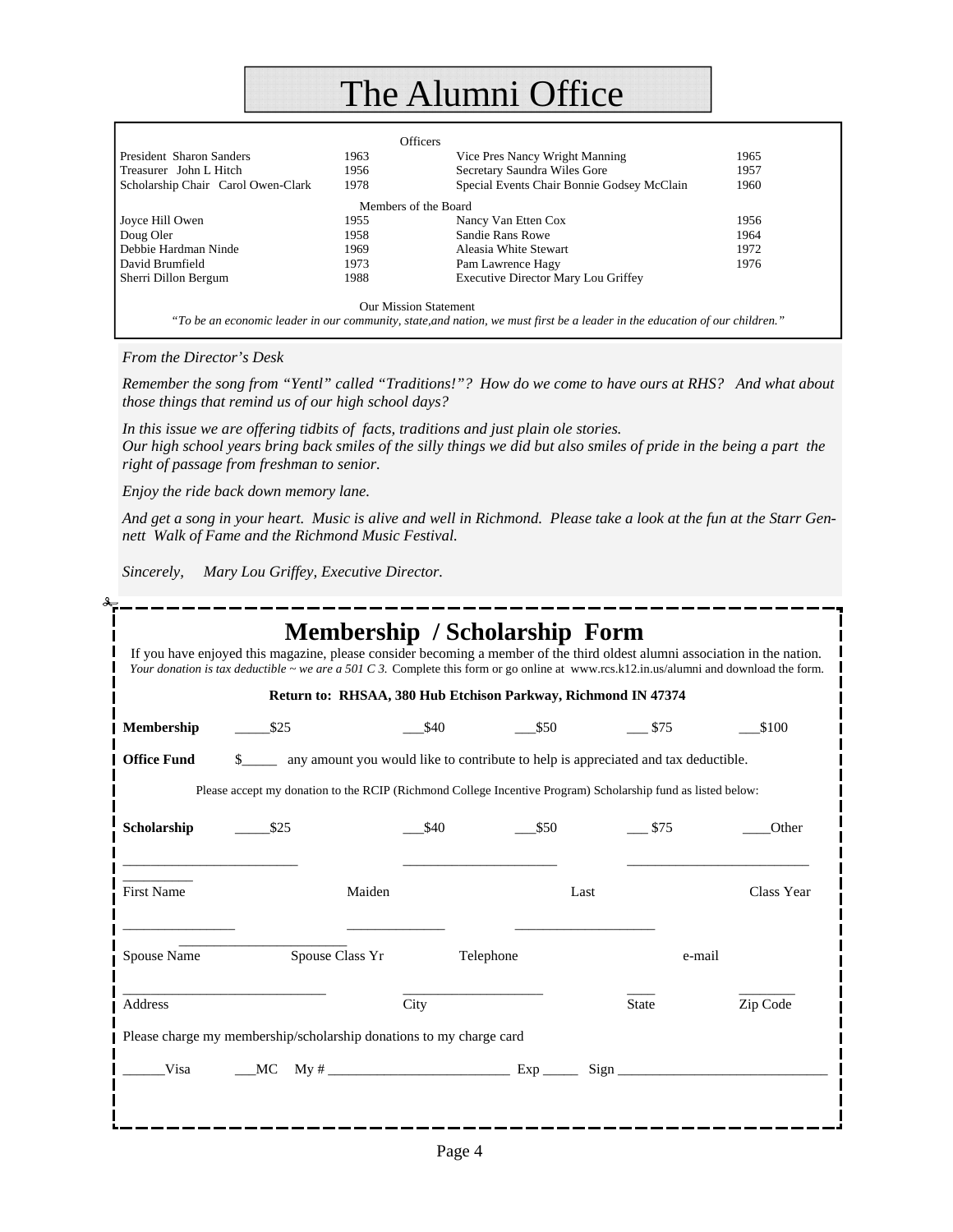## Our 2014 Distinguished Alumni

An outstanding example of personal career success, a benefactor to his home commumity and a benefactor to Richmond High School, Bill Mercurio has the credentials to be Distinguished.

#### **Bill Mercurio, Class of 1958 Beavercreek OH**

C W "Bill" Mercurio found high school a place to learn and develop personal skills. He was active in Hi-Y, Boys Bowling, the Hot Rod Club, Hunting & Fishing Club, and the Academic Bible club. He acted in the Senior Dramatics club.

He has maintained a close circle of friends from his high school years. An active member of the class of 1958, he was instrumental in the fund raising for the development of the RHS Alumni Web site in 2013.

Along with his brothers Benny and Alan, the three Mercurio brothers were one of the first to "give back" to RHS by funding a \$50,000.00 donation to the RHSAA Scholarship program in its infancy.

His giving has not stopped with RHS. His giving includes several donations to the educational programs at Beavercreek OH where he and his wife Elaine live and where he raised his four children. He relayed to Sierra Moore, in 2008, a member of Jeremy Hill's Honor's English class that "you must respect your education in order to have the commitment to succeed."

After graduating high school, Bill earned a degree in Industrial Management from Purdue. He served four years in the US Navy graduating from Officers Candidate School.

His current position is that of President / CEO of Plastic Trim, Inc. which is a leading manufacturer of exterior trim for vehicles for Chrysler, Ford and GM. Products include glass reveal moldings around windshields and moldings around glass and the body. The company is located in Beavercreek, Ohio with the sales and engineering offices in Southfield, Michigan. Incorporated in 1990, with sales of nearly \$68 million in 2007, the company has been the recipient of many awards.

Mercurio serves as a member of the Beavercreek Chamber of Commerce board, the Beavercreek School Facility Steering Committee, People Representing Interest in Developing Education (PRIDE) which is a group of concerned Beavercreek citizens working towards improving the educational system at Beavercreek.

Bill is a member of the Business and Community Leaders Roundtable and a member of the University Of Dayton School Of Engineering Advisory Council. He has been awarded the Business Person of the Year award by the Beavercreek Chamber of Commerce and was the Dayton Business Reporter's Business Executive of the Year for the Miami Valley.

In 2002, Mercurio received the Outstanding Engineer and Science Award by the Affiliate Societies Council of Engineering nad Science Foundation. He and his wife received the Outstanding Community Service Award from the Beavercreek Rotary Club for their "giving back" to their community.



When asked about his continued support of RHSAA and Richmond High School, Bill commented that though he has had much success in his field of engineering and owning his own business, he attributes his high school for giving him not only a technical education but a social one as well.

"It has been my social abilities that have allowed me to further my self and become successful, if I have any success, that have made the difference. I give credit to my teachers and school life at RHS for that."

Bill was recognized by his classmate, Stephen Warner of West Palm Beach, FL at the May 9th Academic Excellent program at Civic Hall.

A reception for his family, friends and classmates was held prior to the ceremony at Forest Hills Country Club with about forty in attendance.

Mercurio was selected by the RHSAA board in January as the 2014 Distinguished Alumni.

If you would like to nominate someone for the 2015 Distinguished Alumni, contact the alumni office at 765-973-3338 or email at mgriffey@rcs.k12.in.us.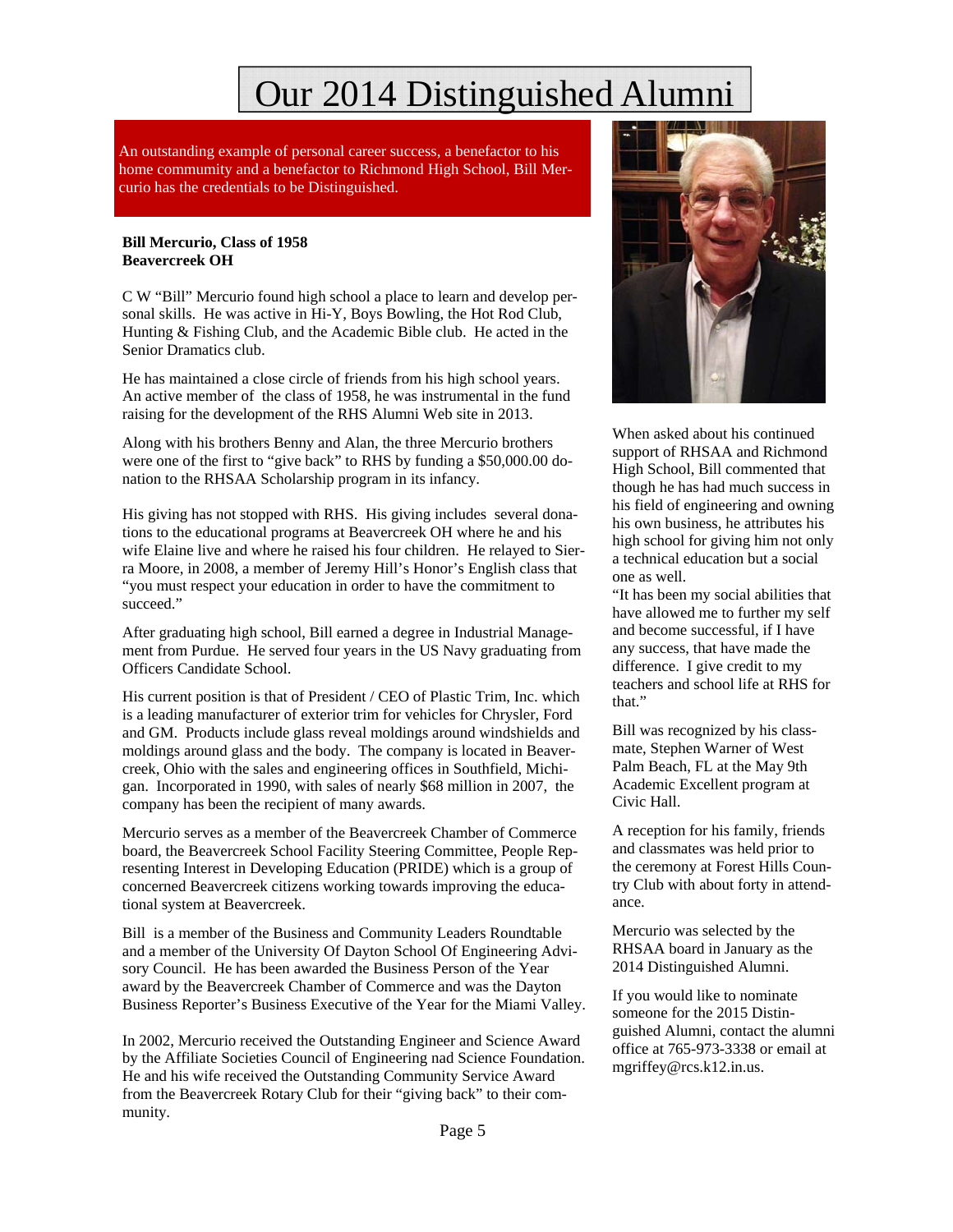### Guest Article

### **One of our traditions is explained by our contributing editor, Mary Ellen Cordell Donat Class of '70**

### **Gift of Song from the Class of '40**

 It's long been a tradition for senior classes to leave some memento to their high schools before graduation. Most tributes are tangible and carry some evidence of the honoring class. The Richmond High School senior class of 1940, however, anonymously left their alma mater a gift that can't be seen or touched, but is certainly felt.

Their endowment is singularly recognized as the spirit of RHS:

"We're loyal to you, Richmond High! We're red and we're white Richmond High! We'll back you to stand 'gainst the best in the land, for we know you have sand, Richmond High! Rah! Rah! So pass 'round that ball, Richmond High! We're backing you all, Richmond High! Our team is our fame protector, on boys, for we expect a victory from you, Richmond High!"

The RHS Fight Song was written in the fall of 1939. Richmond High School was brand new that year. Most students came from the town's former high school, Morton. To them, anything other than "Block M" sounded funny. Students needed something that would turn Morton enthusiasm to Richmond High School devotion.

Block R's faculty advisor, Mr. McNaughton, recognized the need for a new rallying focus and presented the idea for a school song to Block R president Audrey Lindstrom and head yell leader Keith Gabbard. (In those days, Block R chose yell leaders – three boys – who cheered during basketball games only.)

Accompanied by faculty advisors, Keith, Audrey and fellow seniors Jo Ellen Rodefeld, Harry Ford and Carl Runnells wrote the song. The group met in the upper northeast corner of Civic Hall several afternoons after school and set their words to the tune of "Illinois Loyalty."

In recent years, "team" has replaced "boys" in the song's last line, evidence that the gift of the class of '40 endures.

*Rewritten from a Richmond Remembers column written by Mary Ellen Donat; published in the Palladium-Item March 9, 1987.* 

Fascinating Facts about RHS, Richmond and Indiana

On the Banks of the Wabash—Indiana State Song– written by Paul Dresser of Terre Haute

In 1931 the Tulip Tree was designated the state tree. It is also known as the yellow poplar.

The first commercial brewery in Indiana was established in Richmond in 1827 by Ezra Boswell of London who located here. Beer sold for 12 1/2 cents a quart.

Solomon Dickerson of Richmond developed the first cooking stove on May 26, 1835.

In 1957 the Peony was designated the state flower.

The Indiana State Flag was first recognized in 1917, the centennial of the state.

In 1830, John Finley of Richmond wrote "The Hoosier's Nest" which is credited with Indiana's nickname. Also from John Hoosier who was a barn builder and worked on the canal late– high quality workers of selfreliance.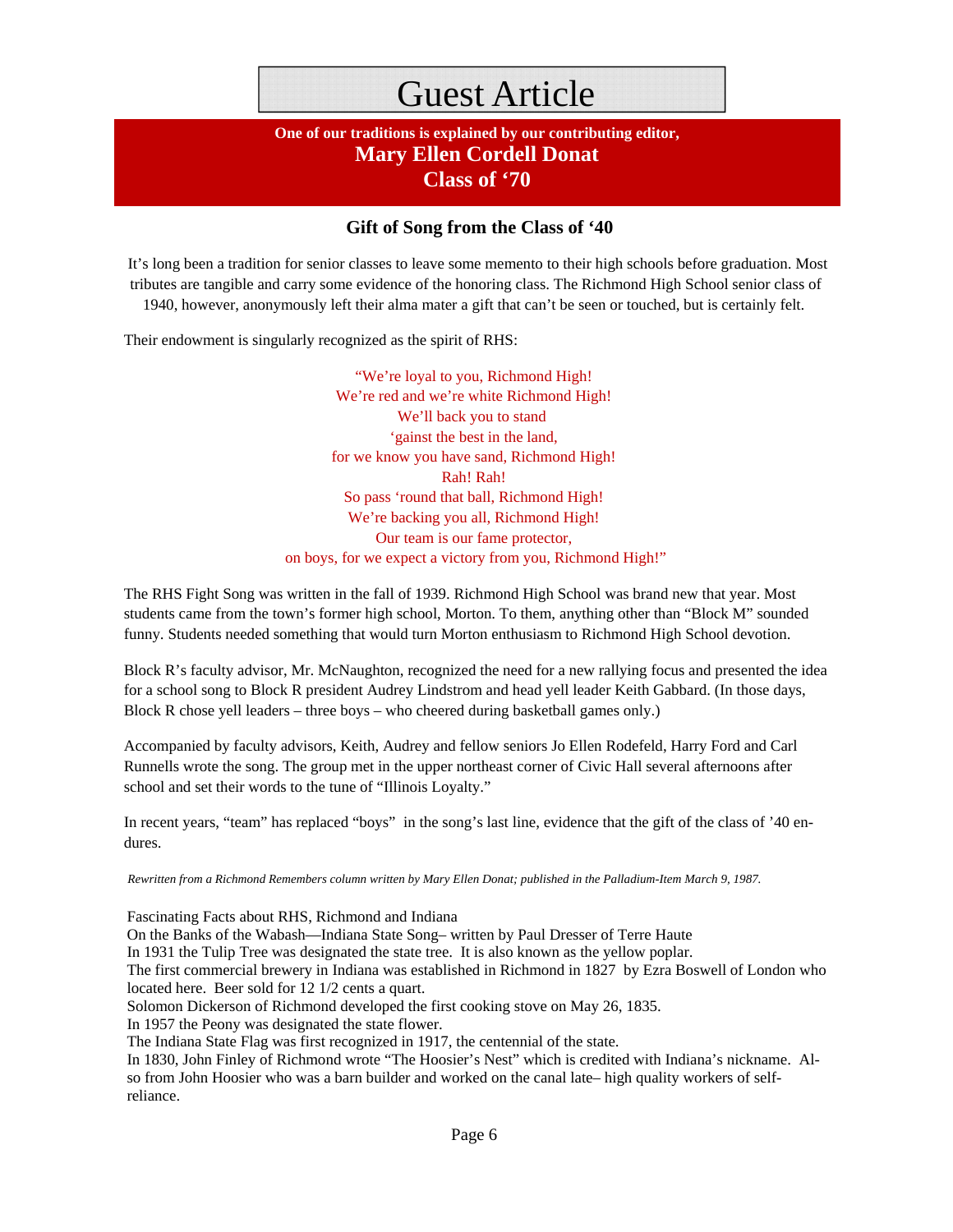### How did We Come up with That?

Did you ever wonder where the saying started or what was the origion of a word? Well, here are some tidbits I have collected over the last ten years that might be fun to know and share with others.

### **The Peace Sign**

According to Wikapedia, the peace sign was designed by British native Gerald Holtom as a symbol against nuclear war in 1958. by using directional lines that were used by ship signal flags, spelling the leters DAC (Direct Action Committee Against Nuclear War) It came to the US in the 1960's as a symbol for the peace movement. Today, kids wear tie-dyed tee shirts with the peace symbol and display it on jewelry, bedspreads and key chains.

### **Earmarked**

The term came to us from early settlers. They had to let their livestock run free in the forest as there were no fences and they just roamed the woods to find food. To keep track of who's pig it was, the settler would cut notches in the pig's ear or the cow's ear and even did this on horses. It was a early form of branding. Today, some pork farmers still cut notches in the ears of sows and their litters to track blood lines on brood stock.

(*from the Natural Heritage of Indiana by Marion T Jackson, Indiana University Press, page 374)* 

### **Republican**

This was a term that pioneers used to refer to the projecting roots from a tree that they were trying to remove. It was particularly hard to get the stubborn root out, it was said to be a "republican." So a republican meant you were stubborn and practically immovable. (*from the Natural Heritage of Indiana by Marion T Jack-*

*son, Indiana University Press, page 374)* 

### **Democrat**

Original referred to a type of horse-drawn wagon that was high, lightweight and usually had two seats. It became a political term first used in France and adopted in the US in the 1800's to refer to the politics of an equal and people driven government. (*Wikapedia)* 

### **Teenagers**

The term "teenager" did not exist before WWII. It was used to identify boys who were too young to enlist or be drafted. So if you were under eighteen, then you were a teenager.

### **Mind your P's & Q's**

When a barkeep in London gave an ale to a customer, it was given in two sizes; a pint or a quart. If someone was getting drunk and not behaving, they were told to "mind their P's & Q's" Pints and Quarts.

### **Firsts for Richmond**

Did you know that the first commercial brewery in Indiana began in Richmond? In 1816 Ezra Boswell of London came to Richmond. In 1827 he established his brewery selling beer for 12 1/2 cents a quart.

### **State Signs and Symbols**

1913—"On the Banks of the Walbash, Far Away" was written by Paul Dresser in 1897 and was one of the most popular sheet music sales of the time. It was chosen as the State Song in 1913 by the General Assembly. Other selections by the General Assembly include the following:

1917– The State Flag was chosen on the centennial of the settlement of the State.

1931– The Tulip or Yellow Poplar was chosen as the State Tree

1933– The Cardinal was chosen as the State bird. 1957– The peony was chosen as the State flower.

### **Hoosier**

In 1830, John Finley of Richmond wrote the poem, "The Hoosiers Nest". The term Hoosier became the state nickname (date unknown). There are many claims as to how it got started but the best known is that it referred to "bravery and self-reliance" exhibited by the employees of John Hoosier, a man who hired the sturdiest to first build barns and later help build the canals. A third source claims it was used to refer to a "red neck" rough and tough un educated native of the area.

#### **Hoosier Cabinets**

Popular at the turn of the century, it was an oak and metal cabinet manufactured in New Castle and sold in Richmond that was made in three parts: upper cabinets, lower cabinets on castors, and a slide out shelf between.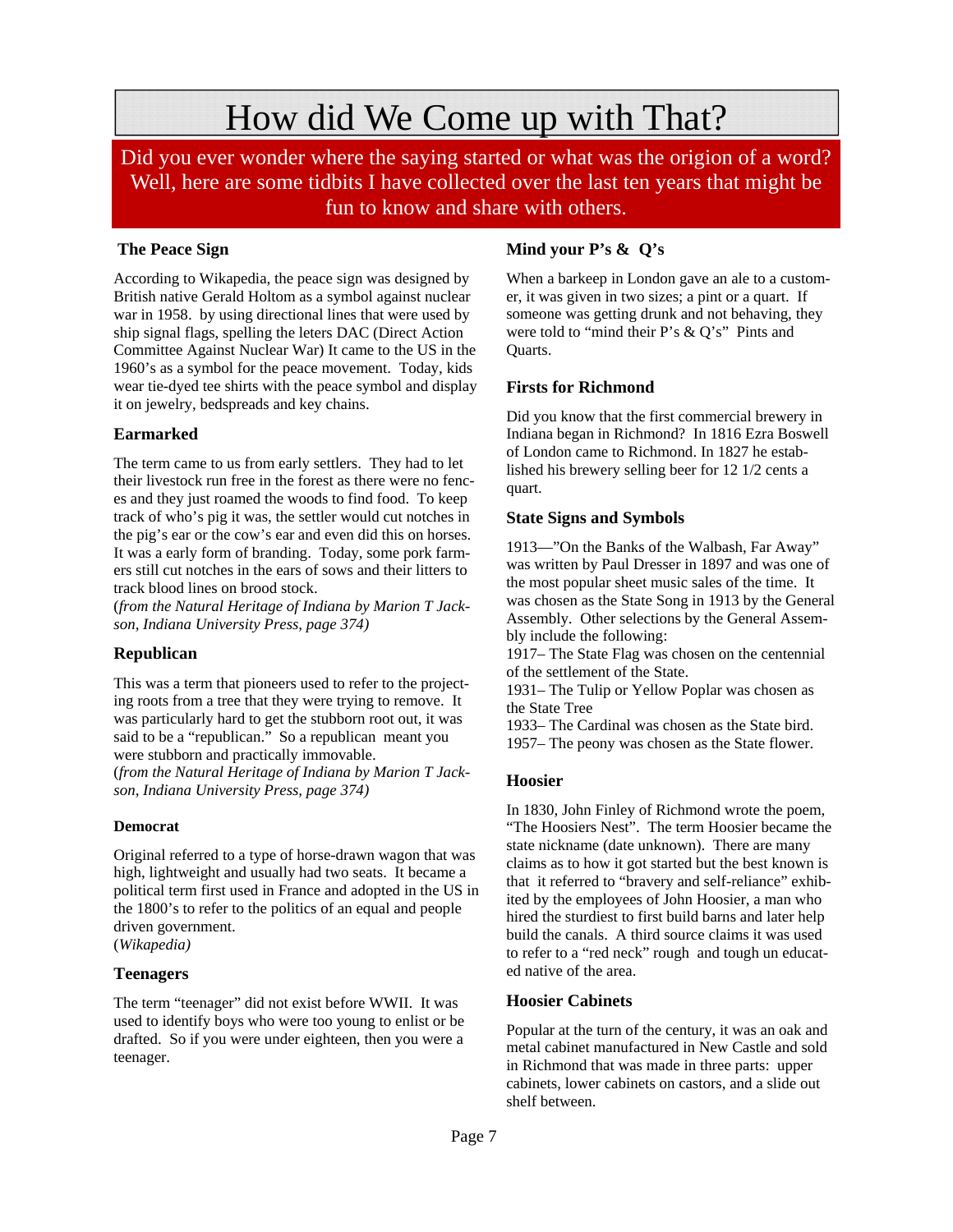### In Memory Of….

**The following deaths have been reported to our office since our last newsletter. If you know of an alumna who has died, please contact us at mgriffey@rcs.k12.in.us or by mail at RHS Alumni Association, 380 Hub Etchison Parkway, Richmond IN 47374.** 

#### **Morton High School Obituaries**

- **1928 Gladys M Wood Roberts**  *7/13/14 Richmond IN*
- **1933 Mary Carolyn Rohe Kinyon**  *1/20/14 West Lafayette IN*
- **1934 Eugenia Mathew Kleinknecht**   *5/30/14 Richmond IN*
- **1936 Agnes Lawall Moon**  *June 2014—Unknown*
- **1938 Mary King McWhinney**  *3/09/14 Indianapolis IN*

#### **Richmond High School Obituaries**

- **1940 Cathryn Clenents Cowles**   *3/22/14 Medina WA*
- **1940 Mary Kennedy Brady**   *6/26/14 Rsukin FL*
- **1942 Marilyn Kreigbaum Narcowich**  *3/15/14 Altadena CA*
- **1942 Phyllis Miller Armstrong**  *3/3/114 North Salem IN*
- **1944 John J Bahlman**  *6/15/14 Albuquerque NM*
- **1946 Helen Pappin Smarelli**  *4/27/14 Richmond IN*
- **1946 Phyllis Saul Pyle**  *4/18/14 Richmond IN*
- **1947 Robert L Chandler**  *6/08/14 Fort Wayne IN*
- **1947 Howard "Jack" Elstro**  *7/03/14 Richmond IN*
- **1948 Barbara Ayers Anderson**   *4/20/14 Richmond IN*

#### **Richmond High School Obituaries**

- **1948 Jean Prosser Yaeger**  *10/19/13 Bloomfield CT*
- **1949 Theresa Caldwell Lakes**   *6/13/14 Richmond IN*
- **1949 Jo Mitrione Thomas**  *4/24/14 Richmond IN*
- **1949 Robert Coons** *5/21/14 Richmond IN*
- **1949 Tom Izod**  *5/20/14 Richmond IN*
- **1949 Richard Ludwig**  *5/01/14 Richmond IN*
- **1949 Richard Therrian**  *4/24/14 Noblesville IN*
- **1949 Betty Ridge Martin**  *7/06/14 New Paris OH*
- **1949 Janet Shepman Beck**  *7/28/14 Richmond IN*
- **1949 Ruth Thornburg McConnell**  *9/09/14 Springfield IL*
- **1949 Suzanne Beeson Hymer**  *9/08/14 Richmond IN*
- **1950 Donald Sharp**  *5/15/14 Indianapolis IN*
- **1950 Leland F Cox Jr**   *3/15/14 Richmond IN*
- **1951 Dale M Wilson**  *4/29/14 Mechanicsburg VA*
- **1954 Sue Smith Quigg**  *7/10/14*
- **1955 George R Bouse Jr**  *5/02/14 Richmond IN*
- **1956 Shirley Ann Barth Barton**  *8/22/14 Boynton Beach FL*

|      | <b>Richmond High School</b><br><b>Obituaries</b>      |
|------|-------------------------------------------------------|
| 1956 | <b>Walter Werner</b><br>8/22/13 Richmond IN           |
| 1958 | <b>Melvin J Hartman</b><br>6/29/14 Richmond IN        |
| 1958 | <b>Sandra Williams Powell</b><br>6/20/14 Jasper IN    |
| 1958 | <b>H</b> Kenneth Flood<br>5/01/14 Fort Wayne IN       |
| 1958 | <b>William L Campbell</b><br>7/26/14 Richmond IN      |
| 1959 | <b>Sandra Henemyre Causey</b><br>12/21/10 Richmond KY |
| 1959 | <b>Richard Smith</b><br>1/01/14 Rihcmond IN           |
| 1960 | <b>Earl Starr</b><br>3/14/14 Indianapolis IN          |
| 1964 | <b>Gary Dean Petty</b><br>6/29/14 Centerville IN      |
| 1968 | <b>Joseph C Hair</b><br>7/10/14 Richmond IN           |
| 1968 | <b>Linda Jo Levy Graham</b><br>3/18/14 Richmond IN    |
| 1969 | <b>Ronald Putterbaugh</b><br>8/6/14 Bloomington IN    |
| 1970 | <b>Janie Slaven Brock</b><br>5/30/14 Centerville IN   |
| 1971 | <b>Jane Jeffers Mendenhall</b><br>6/30/14 Richmond IN |
| 1972 | <b>Michael J Null</b><br>7/28/14 Richmond IN          |
| 1984 | <b>Kelly Miller Mooney</b><br>7/06/14 Richmond IN     |
| 1984 | <b>Jeffrey L Hargrove</b><br>5/04/14 Richmond IN      |

**1986 Lance G Powell** 

Page 8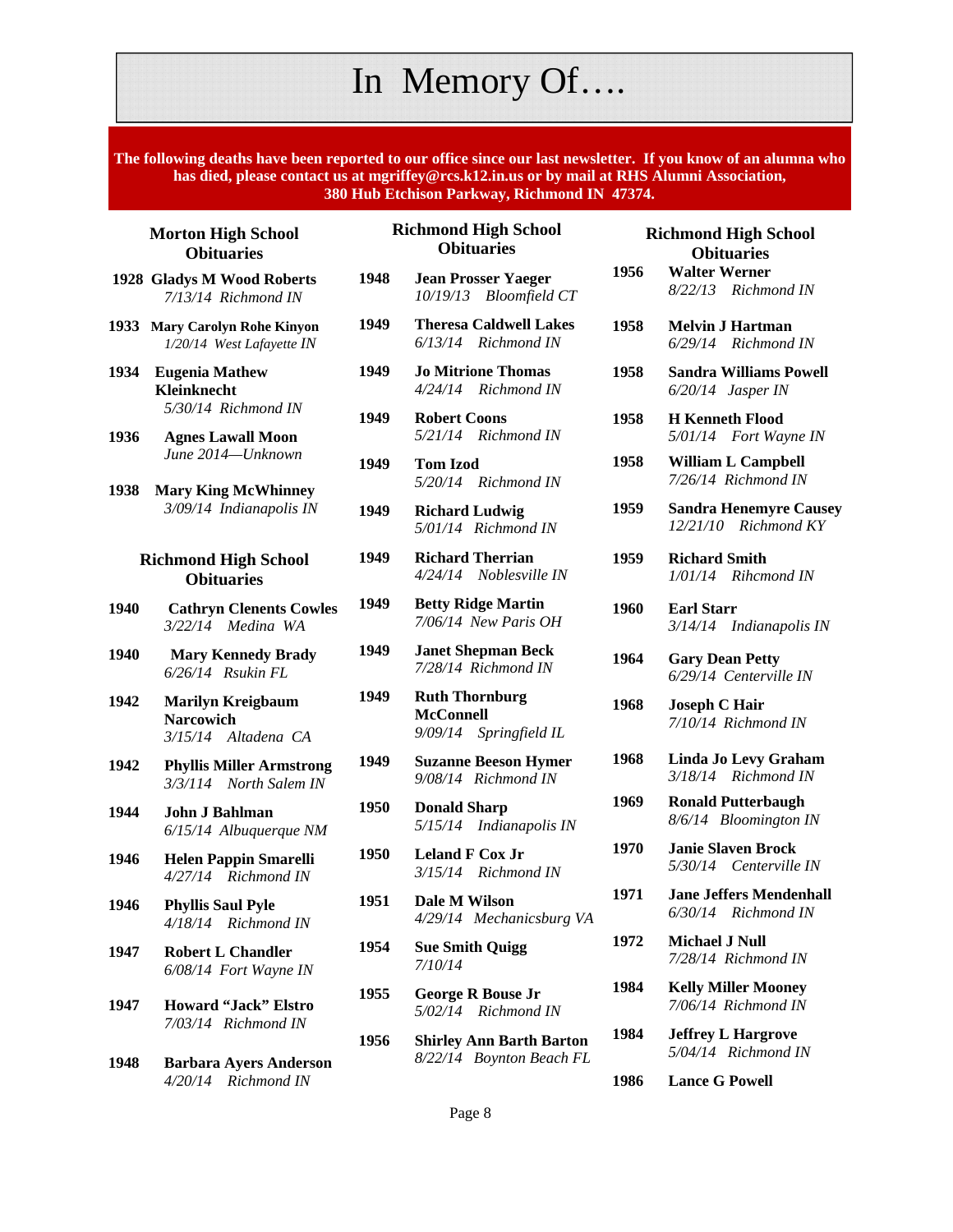

 **Wayne County and Richmond are reshaping themselves since the second Great Depression. Lets take a look at what we have to offer.**

### **By the Numbers**

Census figures can tell us how we are changing.

The average household income in 2000 in Wayne County was \$35,278.00. In 2011 it was \$38,830. 00. The average income for men in 2000 was \$30, 250.00 while woman averaged only \$18, 036.00. Of the roughly 37,013 county residents in 2013, 21,385 were tax payers with 91% white, 5 % African American, 3% Hispanic and 1% other. Eighty-three percent 18 and older have a high school education with 17% having a BA or higher. There is a large community of Veterans numbering 5,894 currently. Twenty per cent of our community live below the poverty level.

The average home value rose 8.6% in 2013 to \$81,700. Median Rent for all of the county is \$500 per month.

Population growth was down overall with the following communities seeing changes:

| Town                     | <b>Began</b> | 2000 # Residents                                                                            | $2013 \# Residents$ |
|--------------------------|--------------|---------------------------------------------------------------------------------------------|---------------------|
| Cambridge City           | 1836         | 2,135                                                                                       | 1,863               |
| Centerville              | 1811         | 2,476                                                                                       | 2,541               |
| <b>Fountain City</b>     | 1834         | 723                                                                                         | 792                 |
| Greens Fork              | 1818         | 384                                                                                         | 422                 |
| Hagerstown               | 1832         | 1,782                                                                                       | 1,780               |
| Milton                   | 1824         | 629                                                                                         | 489                 |
| Pershing/East Germantown | 1827         | 229                                                                                         | 409                 |
| Richmond                 | 1806         | 39.138                                                                                      | 37,013              |
|                          |              | from the US Census, Wikapedia, Waynet.org, Lingle Real Estate and Morrisson Reeves Library) |                     |

Some RHS alumni who are empty nesters have been relocating back to Richmond. Besides coming home to friends and family, they come to an excellent new hospital and medical care network, outstanding infrastructure of parks, roads and greenways, entertainment here in the county and within a sixty-mile radius, and an offering of the arts found in cities much larger than us.

#### **Our Veterans**

Did you know that as of 2010, 3% of all homeless people in the nation are veterans of the Iraq and Afghanistan wars? Twenty per cent of all homeless adults have served in the military. Of the adult men who are homeless, 33% have served. More than 56,000 veterans are released from prison each year and many become homeless. (*from the American Legion Magazine, August 2010 edition)* 

#### **Misc Facts and Figures**

Thirty-five per cent of the gross national product was spent by the US government through employment and contracts in the 1970's. It was a time of rebuilding for the country and the towns and cities applied for federal aid for the first time.

First School breakfasts were served at Nicholson School in 1967. Esther Jones was the first principal at Joseph Moore School. Beatrice Holland was Richmond's first black teacher.

In 1902 flower seeds were distributed to students in Richmond and prizes were awarded in the fall for cut flowers shown in exhibit. The Aftermath Society (begun in 1890's) provided the seeds to encourage beautification of the yards in town.

Jan, 1904– the Art Association (now RAM) encouraged photos to be taken of parks and local buildings as photography became popular with private citizens.

Rudy the Imp was created in 1940 by Harry X Ford, '40 and Harlow Haas, '40 for the "B' team in basketball. It was displayed in artwork in Social Hall on the bulletin board and reappeared on page 149 in the 1963 yearbook.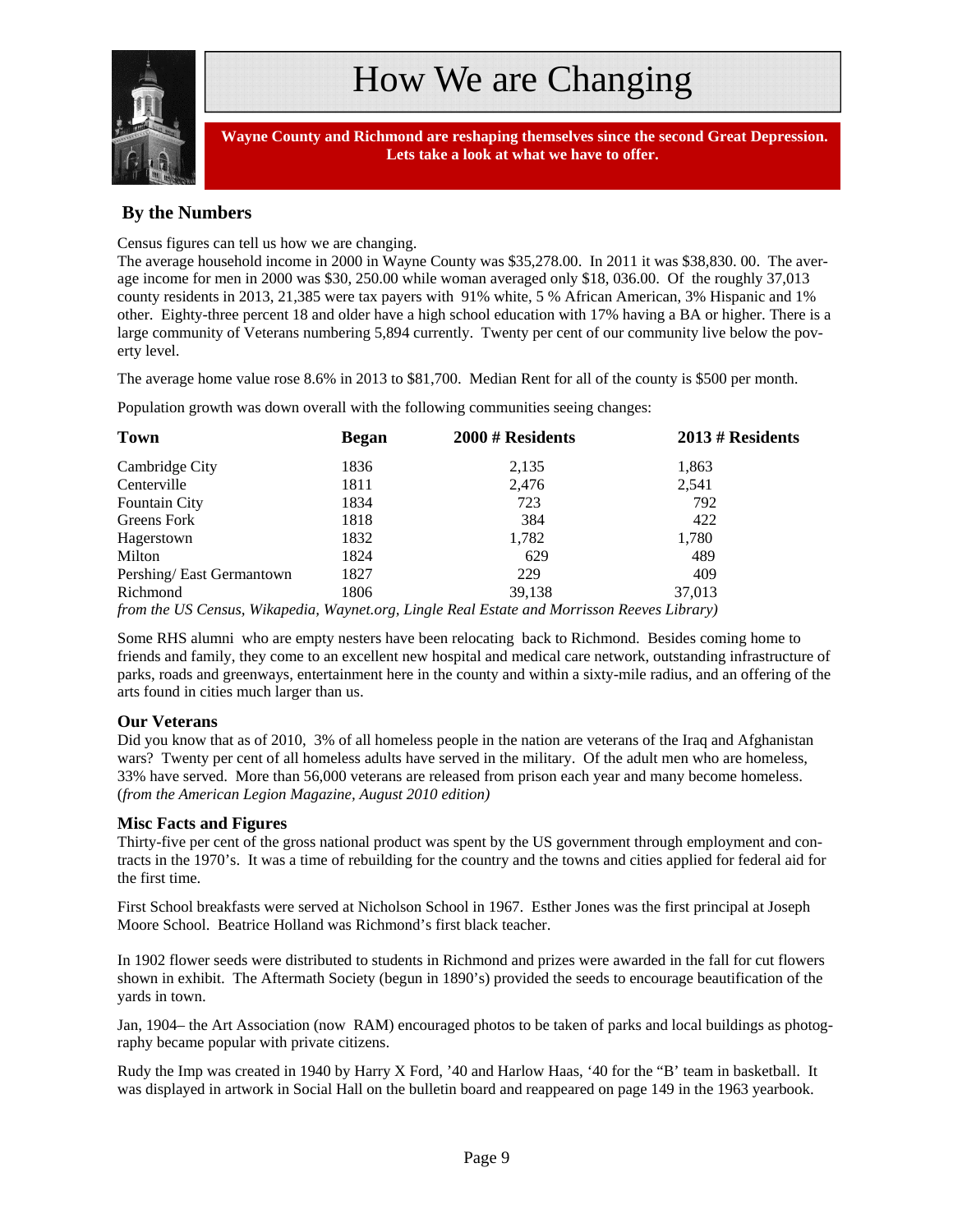### The Pennsylvania Depot

**One of our most notable landmarks has been restored thanks primarily to the efforts of alumna Roger Reichert, '78. This fall the long-idle building will open with a new life.**

### **The Union Depot Came First**

**The first train depot in Richmond was the Union Depot, which sat just west of the present site of the Pennsylvania Depot. The first locomotive came to Richmond in 1853. By 1871 citizens decided to build a new depot and razed the Union and began working on land donated by the Starr Family.** 

**During the Civil War, the Depot was a gathering site for regiments of men from Wayne County to report to Indianapolis to Camp Morton. Many supplies of firewood, food and clothing that were donated by the citizens of Richmond traveled to the Camp too.** 

**The body of President Lincoln traveled through Richmond en route from Washington DC to Springfield Illinois in 1864. Governor Oliver P Morton (born in Centerville and namesake for Morton High School) and Col Solomon Meredith (of Cambridge City) accompanied the body. US Congressman George Julian of Centerville was to also be in the group but elected to stay in Washington DC as he was a major member of the War Department and felt he needed to be present at the meetings following the assassination.** 

**"On Saturday, April 29th, 1864, at 11 o'clock at night, a funeral escort train from Indianapolis arrived here with all the state officials and many armed officers. Here it was joined by many citizens and proceeded to the State line, where it waited for the train carrying the body of the martyred President.** 

**The funeral cortege reached Richmond at 2 o'clock, Sunday morning, when all the bells in town commenced to toll. Fully, 10,000 people were in the vicinity of the depot. At Fort Wayne Avenue, spanning the tracks, was an immence arch heavily draped, relieved by the national colors. Upon this arch, about eighteen feet above the ground, was a casket, by which stood a young lady impersonating the Genius of Liberty, weeping, accompanied by mourners form the army and navy.** 

**As the train stopped a large wreath from the Richmond ladies, with the inscription "A Nation Mourns," was sent to the car.** 

**The entire train, cars, seats, curtains, blinds, all was of the deepest back, relieved here and there with silver rosettes.** 

**After a half hour's stay, the cortege left, while the bells still tolled and the Richmond Band played a dirge. It is said that the entire assembly was in tears– the most solemn scene ever witnessed in the city"** 

**(***From the Memoirs of Wayne County– Vol 1—by Henry Clay Fox—1912)*

 **"Down by the Station Early in the Morning See the little pufferbellies All in a row See the Station Master Turn the little handle Chug, chug, puff, puff Off they go……"** 

**Written by Lee Ricks and Slim Gaillard in 1948 and originally recorded by Tommy Dorsey. It is similar to the chorus of the French/ Canadian folk song Alouette.** 



**Oliver P Morton 14th Governor of Indiana** 

**(8/4/1823 ~ 11/1/877)** 

**Instrumental in the survival of many Indiana Civil War troops.** 

**Abraham Lincoln 16th President of US** 

**(2/12/1809 ~ 4/15/1865)** 

**Civil War president who helped free the Negro Slaves** 

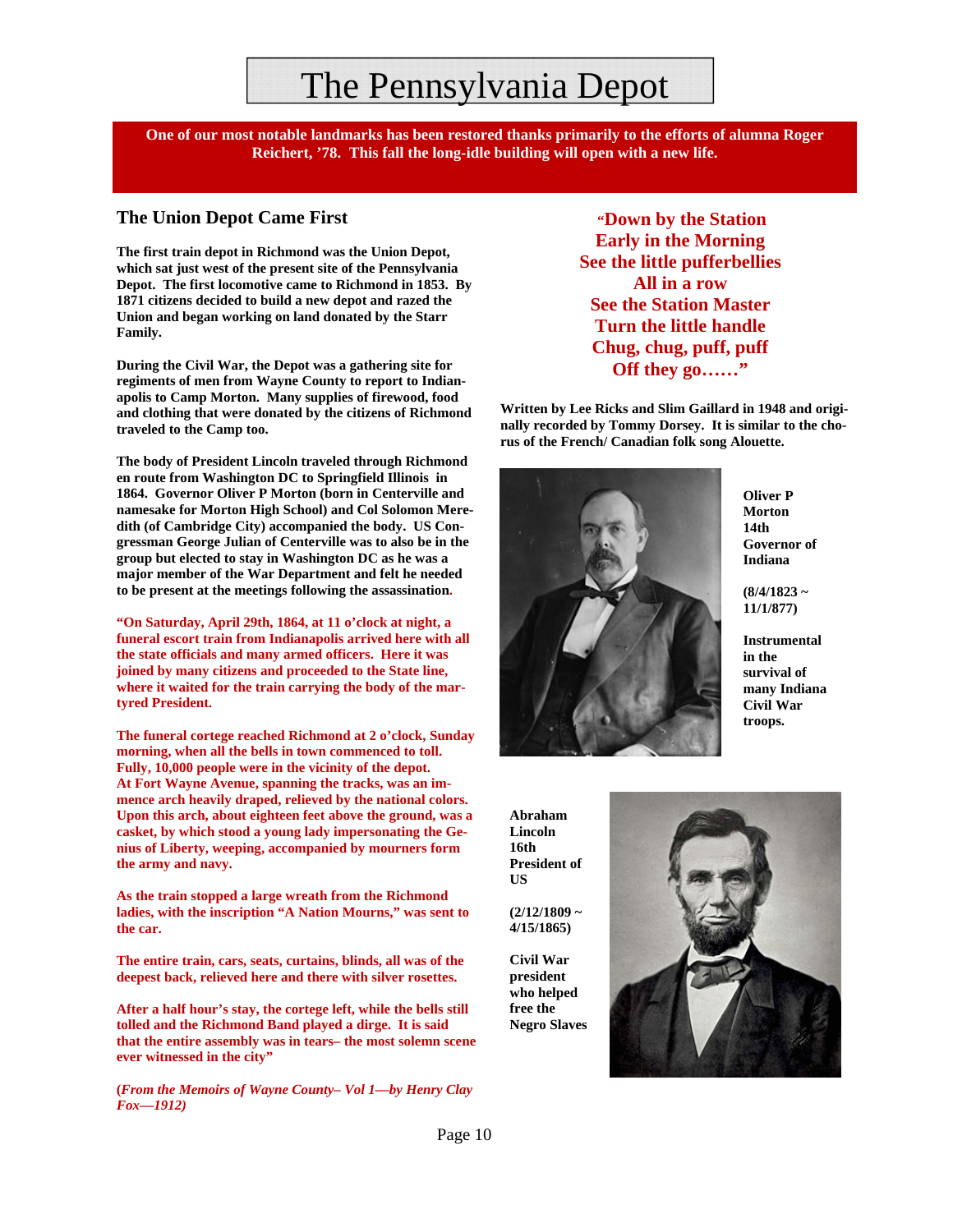### The Pennsylvania Depot

**A reminder of the Glory Days of Richmond when Millionars walked the Avenue, greeting nationally know figures at the local railroad station. Knowing its history, makes us value its presence.** 



**Daniel Hudson Burnham (1846-1912)** 



*Photo courtesy of Waynet.org* 

**A Star of David embellishes the gable ends, perhaps in honor of Charles and Elizabeth Starr.** 



*Photo courtesy of Morrisson Reeve Library* 

**Governor Theodore Roosevelt of New York came to Richmond on October 11, 1900 as he campaigned for Vice President. More than 20,000 people assembled in Glen Miller Park on what now is called "Roosevelt Hill."** 

At the turn of the last century, Richmond 's railroad traffic was at a new high. A larger, more stylish depot was built.

On December 5th, 1901, work began to raze the east end of the old Union Depot. Approximately \$105,000 to \$115,000 was spent on the station, sheds and tracks. The two-story brick structure designed by renowned Chicago architect, Daniel Burnham became a shining star of the north side of Richmond.

Burnham joined a Chicago architectural firm of Carter, Drake and Wright (Frank Lloyd Wright) in 1872. In 1873, Burnham and John Wellborn Root began their own firm. Their first major work was the ten-story Montajk Building build in 1882 which introduced the "floating raft" foundation which used reinforced concrete allowing the load of the building to be spread evenly over marshy soil.

In 1891 Root died and Burnham was named chairman of the Architectural Commission for the Columbian Exposition of 1893 in Chicago.

The land that the train depot occupied had been a marshy area belonging to the Starr family, donated to the city of Richmond for a train station site.

The Pennsylvania Depot is the last surviving example of Burnham's work in Indiana. The structure is an outstanding example of the turn-of –the-century Neoclassical architecture. It has a colossal portico with Ionic columns and with terra cotta bases and capitals.

The Pennsylvania Depot was completed in July, 1902 and opened to the public.

The manufacturing center of Richmond shipped products to and from factories. Starr shipped pianos, Hills shipped roses, and farmers shipped goods.

In its heyday between the two World Wars, 25 trains a day came to her doors.

Long goodbyes and sweet hellos echoed in the walls as soldiers left for war, caskets came home to rest and families gathered to greet the wounded.

From the Korean War, the Vietnam conflict, soldiers left for war and came home changed.

It was also the site for entertainers such as the Marx Brothers, artists such as Louis Armstrong, Duke Ellington, Jelly Roll Martin and Cole Porter to come to Richmond to record at Gennett Records.

Presidents including Roosevelt, Truman and Eisenhower came here on their campaign trails.

The ticket office was maintained until November, 1972. By 1977, The Pennsylvania Depot, under the ownership of Consolidated Rail Corp (ConRail) closed the building. The downstairs was rented to a local auctioneer, Roy L Moore, first as a warehouse space and later as an auction site.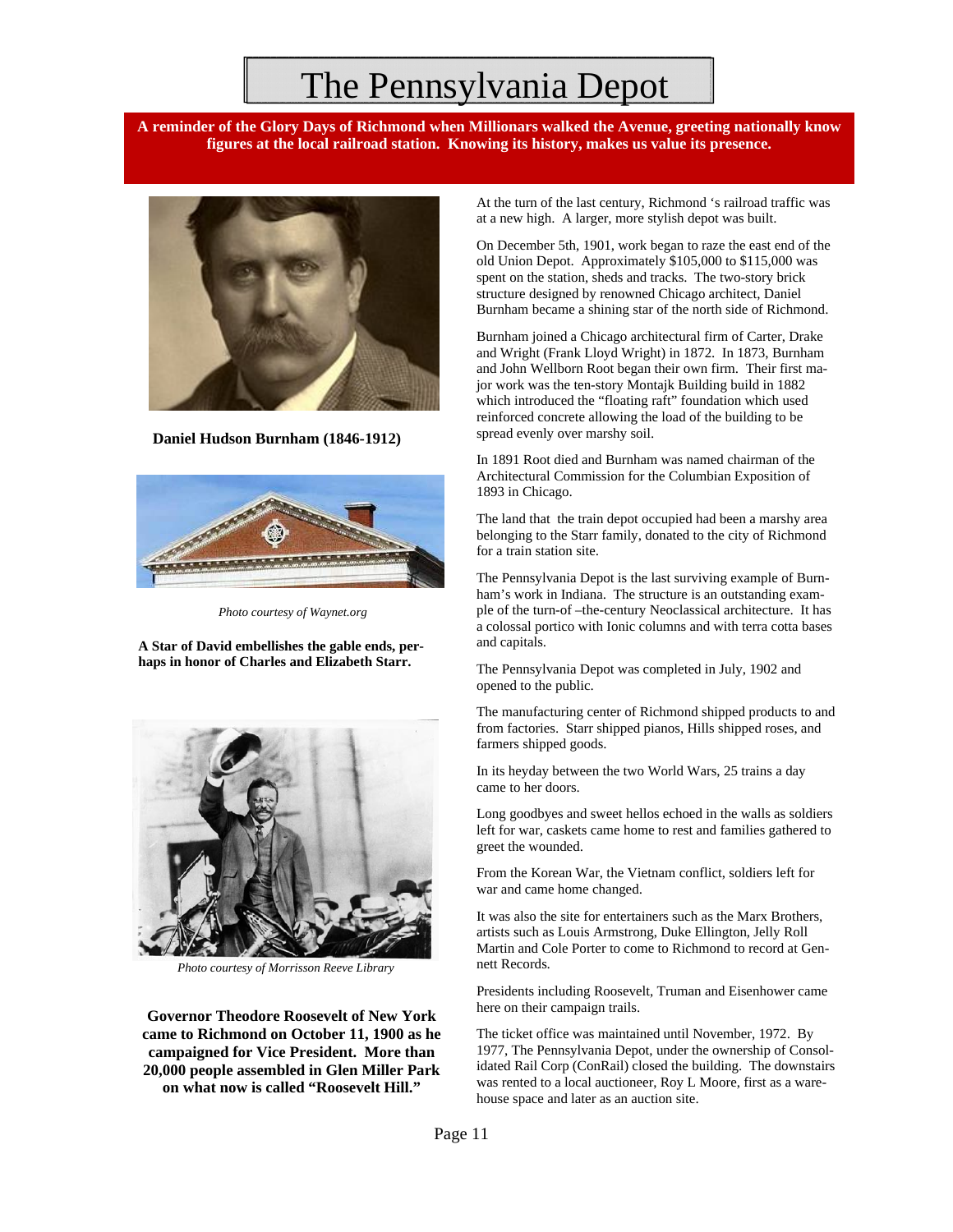### The Fight at the Depot

**Two of Wayne County's most renown men of the Civil War era clashed at the Depot. This was the culmination of years of political and idealogical differences. From George W Julian by Grace Julian Clarke we have the family version of that rowe at the Depot** 



**Col Solomon Meredith (5/29/1810 ~ 10/02/1875) From Cambridge City** 



**US Representative George Washington Julian (4/15/1846 ~ 3/02/1865) From Centerville** 

**In 1863, Col Solomon Meredith ran against US Representative George W Julian for US Representative and was unsuccessful. The two Quakers from Wayne County came to blows at the Depot. Below is the report of that encounter that blazed in the local and Cincinnati papers.** 

Nov 28, 1865- returning from shopping in Indianapolis while standing in the ladies waiting room of the Richmond railway station on his return to Centerville from a shopping expedition, his arms laden with parcels and wearing a shawl, he was assaulted by Solomon Meredith, a giant of six feet and four inches, who after felling him to the floor and beating him either with his fists, as he declared, or with a piece of metal according to Julian, proceeded to apply a rawhide. Meredith had first accosted him in a friendly tone asking if he had requested the agent of the 'Associated Press' to publish the news of his (Meredith's) having been relieved of his command at Paducah, KY. Julian replied in the negative, as he did to a similar query as to the editor of the *National Republican*, and supposed he had thus satisfied his questioner.

The blows that followed took him completely by surprise and of course at a disadvantage, for before there was any opportunity to defend himself, pinioned as he was by his shawl, he was down, and the affair was over.

Judge Nimrod H Johnson, Roswell Forkner, and others, made ineffectual efforts to interfere, but were beaten back by the six or eight bullies who had accompanied Meredith to assist if necessary in the task he had undertaken, and who formed a line between him and his victim on one side and the crowd in the station on the other, calling out, "Give it to him!" "Flog the damned Abolitionist!" "Hands off!" "Let them two fight it out!" etc.

 Having accomplished their mission, Meredith and his coadjutors withdrew as suddenly as they had come upon the scene and Julian, bleeding profusely, was picked up and after his injuries had been attended to by a physician was taken in a carriage to his home.

Judge Johnson the next morning wrote an account of the affair to the Cincinnati *Gazette* , accompanied by a testimonial disavowing on behalf of the City of Richmond all responsibility for "the cowardly and brutal assault", signed by more than 50 of the most prominent resident, including Timothy Nicholson, Charles F. Coffin, Lewis D . Stubbs, David Nordyke, Howell Grave, N. S. Leeds, William Bradbury and Stephen Strattan." ( see Cincinnati *Gazette*, Dec. 1, 1865)

Meredith was a close friend of Gov. Morton, and even though the case of *Indiana vs. Meredith* for assault and battery drug on for three years, nothing ever came of the matter.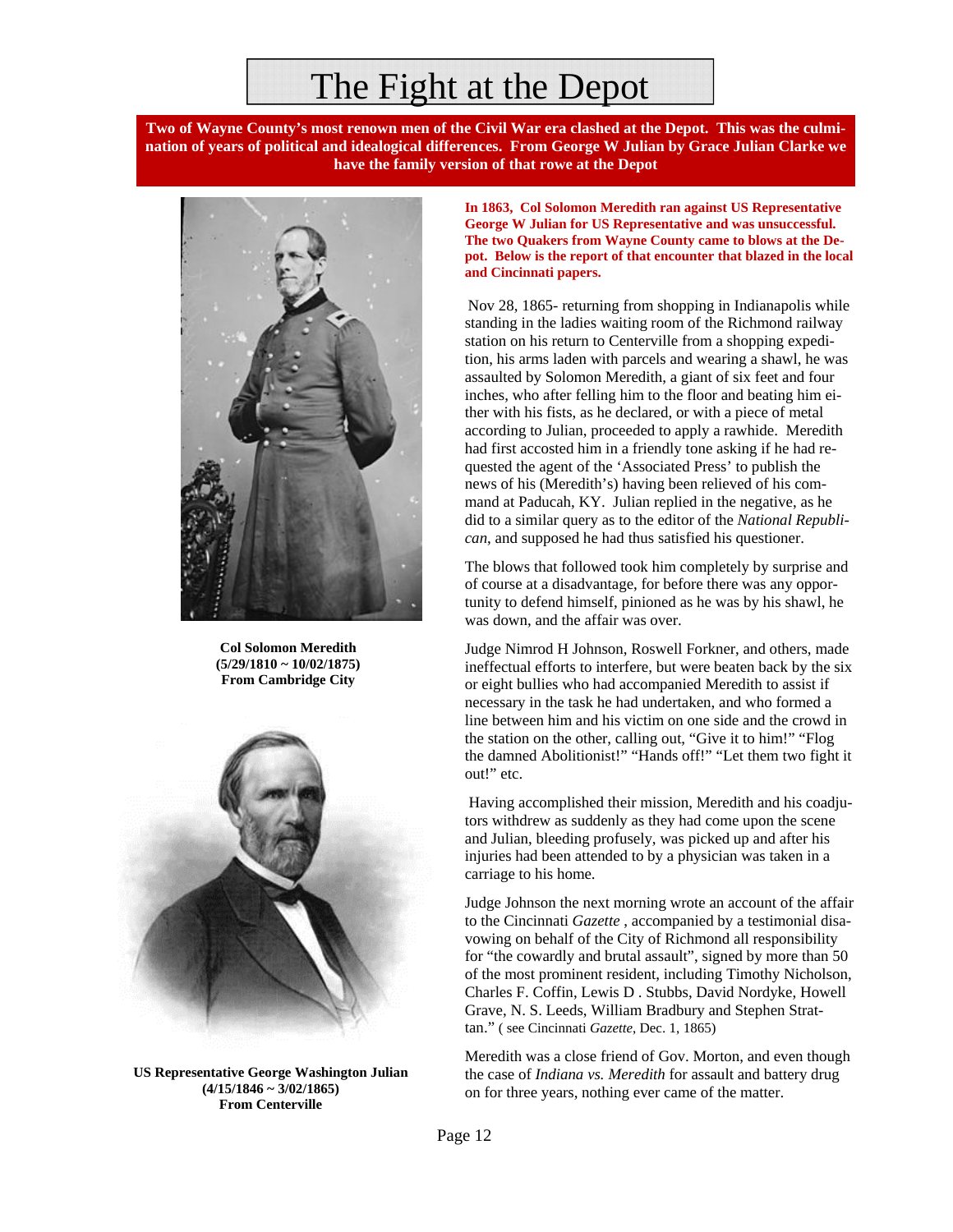## The New Life of the Depot

 **For the first time in forty years, life will buzz again inside the Pennsylvania Depot. Plans for the Depot to reopen this fall, late winter are creating a new history for this majestic building.**

By 1981, The Norfolk and Western Railroad had possession of the building. The railroad no longer wanted to maintain the empty building and planned to raze it. Local historians rallied to save the building in 1984.

The City of Richmond purchased the building to save it from destruction. In 1986, the windows and doors were boarded and in 1988 the Urban Enterprise Association of Richmond, Wayne County purchased the structure for \$43,000.00. The building was winterized and a new roof valued at \$25,000.00 was added.

Listed on the National Historic Register as one of the eleven most endangered landmarks in Indiana in 1996, and the Great American Station Foundation placed the Depot on the most endangered stations list in Feb, 2001.

The building was sold for \$1 to a couple from Indianpolis that intended to renovate and reopen the building. They held ownership for several years and left the building to further deteriorate.

With the help of the City of Richmond and a desire to see the historic building stand, Roger Reichert rescued the building with his private funds and hard work.

Since 2000, new life has resurrected itself in the named "Depot District" of Richmond. The Richmond Furniture Gallery, owned by Roger and Kathy Reichert, was opened after much renovation in 2004. The former Millers Brothers building had sat idol and empty for 33 years. Now it is the hub of activity for the district. With over 50 shops and restaurants along Fort Wayne Ave and North E Streets, the renovated Depot will also dance with new business.

 Seven partners who currently own and operate Roscoe's Coffee Bar and Tap Room have plans to open a companion business in the Depot.

The pub will be called the Depot-House of Brews, featuring craft beer taps and food produced in Indiana. Craig Gareiss, from Centerville, will serve as chef. Food will be locally sourced with farm produced beef, pork and vegetables offered. It will also feature over 50 crafted beers and Indiana wines at the wine bar. The wine bar will be located in the baggage building. The second floor of the Depot will accommodate 499 people and an apparel store and gift shop called PAX will welcome visitors on the first floor.

There will be an outside patio. *(Palladium Item article of 6/22/14)*



*Palladium Item Photo June 16, 2014*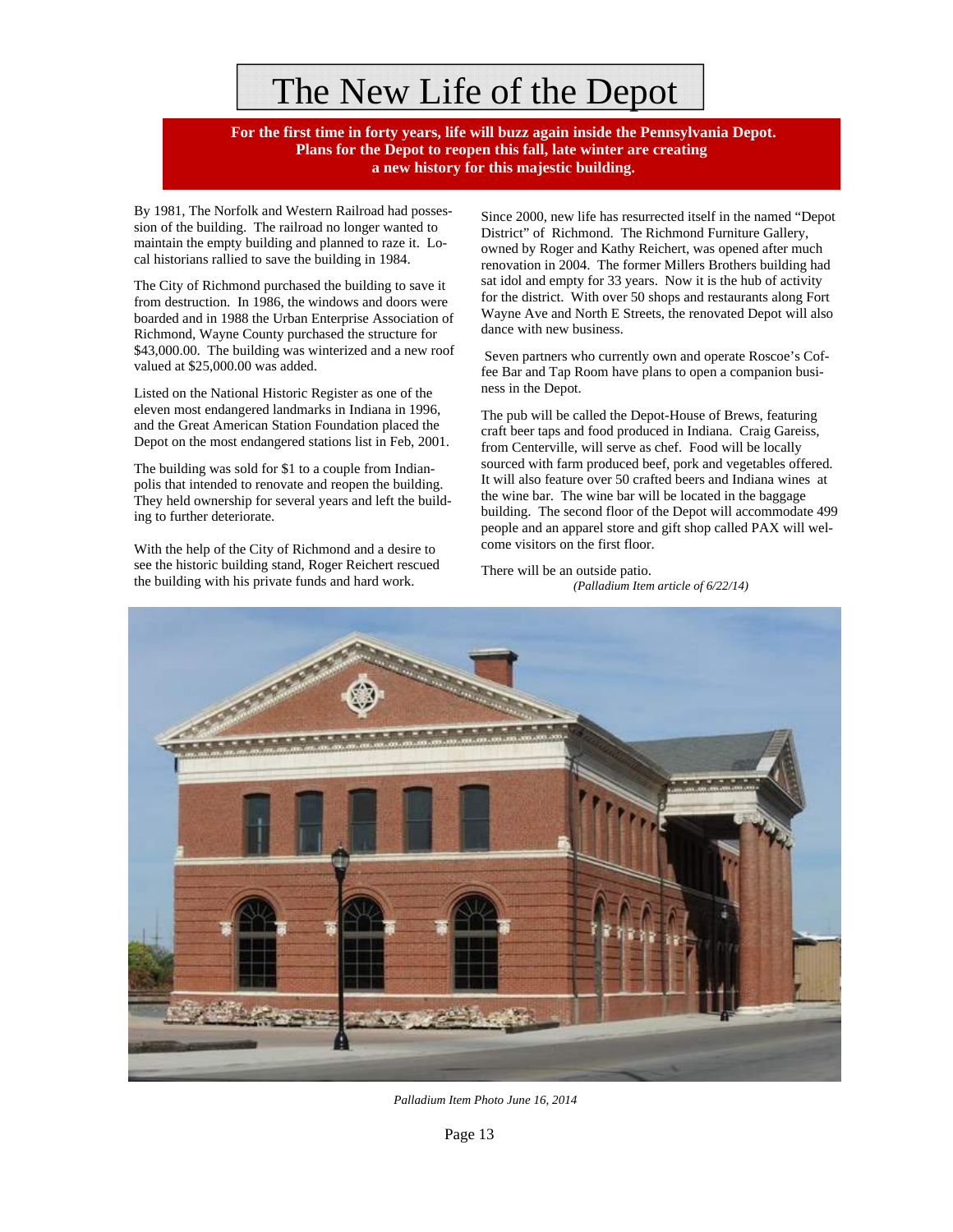### Membership Contributors

**The following alumni and non alumni have contributed to membership or a donation to the office fund since March 1st, 2014 until August 1st, 2014. MEMBERSHIP DONATIONS** 

#### **Our Morton Alumni Members**

Adrian Minnick 1934<br>Cynthia Clark Corsi 1935 Cynthia Clark Corsi Elizabeth Silig Brown 1936<br>Ruth E Schneider McKinnis 1936 Ruth E Schneider McKinnis Mary Jane Foreman Bullerdick 1937 James Willis Clark 1937 Mary Eikemeyer Brinker 1938<br>Ray K Chalfant Jr 1938 Ray K Chalfant Jr Frances Mayer 1939<br>Lillian Aubin Mendenhall 1939 Lillian Aubin Mendenhall 1939<br>Rosemond Lahman Murphy 1939 Rosemond Lahman Murphy 1939<br>Ruby Harrell Wood 1939 Ruby Harrell Wood

#### **Our RHS Alumni Members ~ 1940's**

| Marion J Burg                  | 1940 |
|--------------------------------|------|
| Clarice Stegal Clouser         | 1940 |
| Maurice L Clouser              | 1940 |
| <b>Florence Weidner Lawson</b> | 1940 |
| <b>Roberta Smith Morency</b>   | 1940 |
| Mildred E Decker Ryan          | 1940 |
| George J Wessel                | 1940 |
| Barbara J Quick                | 1941 |
| <b>Gerald M Clemens</b>        | 1942 |
| Julia Okel Hamilton            | 1942 |
| Franklin Kanost                | 1942 |
| Doris F Stadelman King         | 1942 |
| Rex Slick                      | 1942 |
| June Darland Slick             | 1942 |
| Marilyn Schuerman Young        | 1942 |
| Vivian Freeman Younts          | 1942 |
| R Noah Berry                   | 1943 |
| Ellen Louise Mann Guthrie      | 1943 |
| Ruth L Ridge Krupa             | 1943 |
| Keith Castelluccio             | 1944 |
| Ruth E Conolly Hoover          | 1944 |
| <b>Barbara Duvall Kanost</b>   | 1944 |
| William L Kutter               | 1944 |
| Carolyn Lybrook                | 1944 |
| Betty Lou McQueen Monroe       | 1944 |
| Delight Dilks Sperling         | 1944 |
| Phylles Quaglio Trammell       | 1944 |
| Roy H Blomeyer                 | 1945 |
| Dale Duvall                    | 1945 |
| Donald L Mikesell              | 1945 |
| Stella Blainas Brown           | 1946 |
| Patricia Bailey Maddock        | 1946 |
| Stanley O Ross                 | 1946 |
| Nancy Cutter Turula            | 1946 |
| Henry Werner                   | 1946 |
| James A Adams                  | 1947 |
| Marilyn Cordell Adams          | 1947 |
| Mary E Bulach Bertsch          | 1947 |
| William Bentley Borden         | 1947 |
| Clare L Mayer Dant             | 1947 |
| Barbara J Hilling Frueauft     | 1947 |
| Charles H Hodson               | 1947 |
| John T Lybarger                | 1947 |
| Mildred F Juerling Phelps      | 1947 |
| Nancy Shelly Schaenen          | 1947 |
| Marianne Gomez Sutton          | 1947 |
| Donna Ryan Turner              | 1947 |
| Paul W Armbruster              | 1948 |

| Our RHS Alumni Members ~ 1940's                  |              |
|--------------------------------------------------|--------------|
| Marjorie McCoy Conder                            | 1948         |
| Robert E Finley<br>Betty Throckmorton Huneryager | 1948         |
| Barbara Vossler Lybarger                         | 1948<br>1948 |
| Dudley L Moore                                   | 1948         |
| Robert C Myers                                   | 1948         |
| Mary L Potter Roberson                           | 1948         |
| Norma J Bailey Shinness                          | 1948         |
| David L Stevenson                                | 1948         |
| Joanna Sue Sharp Stevenson                       | 1948         |
| Louise Milligan Storm                            | 1948         |
| James O Thomas                                   | 1948         |
| James J Vogelgesang                              | 1948         |
| Norman D Van Voorhis                             | 1948         |
| Genevieve C Wood Weller                          | 1948         |
| Florence Campbell Burton                         | 1949         |
| Carla Lohman Castelluccio                        | 1949         |
| Fran Martin Jr                                   | 1949         |
| Ron M Rogers                                     | 1949         |
| Don Ross                                         | 1949         |
| David Sherrick                                   | 1949         |
| Winifred A Timins Weiss                          | 1949         |
| Colleen Blickwedel Werner                        | 1949         |
|                                                  |              |
| Our RHS Alumni Members ~ 1950's                  |              |
| Jo Ann Calbeck Bond                              | 1950         |
| Mary Byrum Clark                                 | 1950         |
| James Cronin                                     | 1950         |
| Martha Luerman Dickman                           | 1950         |
| Jack Cartwright                                  | 1950         |
| Ruth Ann Hennigear Martin Jr                     | 1950         |
| Marna Ashman Moorehead                           | 1950         |
| Norman F Schwemberger                            | 1950         |
| Evelyn M Wilson Smith                            | 1950         |
| Pat L Chasteen Trocano                           | 1950         |
| Herman D Fluellyn                                | 1951         |
| Harry Hennigar Jr                                | 1951         |
| Carroll G Kinsinger                              | 1951         |
| Beverly Sauer Klute                              | 1951         |
| Dick Opel                                        | 1951         |
| Joan C Porter Peterson                           | 1951         |
| Maryann Denning Rogan                            | 1951         |
| George Sax                                       | 1951         |
| Marge A Mercuro Borros<br>Joyce Wright Bostick   | 1952<br>1952 |
| Norma Cole                                       | 1952         |
| Nancy Dickey Cooper                              | 1952         |
| <b>Jack Edwards</b>                              | 1952         |
| Barbara Reimer Edwards                           | 1952         |
| Alvin R Karn                                     | 1952         |
| Marcia Roemer Kinsinger                          | 1952         |
| Carmen Keefer Lawrence                           | 1952         |
| Linda Lane Bowker Logue                          | 1952         |
| William H Logue                                  | 1952         |
| Sylvia Morton Pickens                            | 1952         |
| <b>Raquel Ravinet Scotten</b>                    | 1952         |
| Mary DeMeo Vogelgesang                           | 1952         |
| Glenn R Bostick                                  | 1953         |
| Bernard W Byrum                                  | 1953         |
| Frank W Deardorff                                | 1953         |
| Marilyn Foltz Grotendick                         | 1953         |
| Emory D Jeffers                                  | 1953         |

| Our RHS Alumni Members ~ 1950's |      |
|---------------------------------|------|
| Jeannine Elstro Miller          | 1953 |
| Robert F Morgenroth             | 1953 |
| Jerald Ozbun                    | 1953 |
| Paul W Smith                    | 1953 |
| Ronald H Smith                  | 1953 |
| Donald C Trotter                | 1953 |
| Doris Ann German Wessel         | 1953 |
| Merrill K Bowen                 | 1954 |
| Carol Foley Cartwright          | 1954 |
| Geraldine R Koehring Chiles     | 1954 |
| Suzanne Hackman Clark           | 1954 |
| Judith A Lehew Clements         | 1954 |
| <b>Beverlee Fritz Deardorff</b> | 1954 |
| Richard D Klemann               | 1954 |
| Thomas McKee                    | 1954 |
| Betty Lou Danels McKee          | 1954 |
| <b>Bob Mills</b>                | 1954 |
| <b>Charlotte Sweet Morstad</b>  | 1954 |
| Eleanor McManus Oberle          | 1954 |
| Robert L Pardieck               | 1954 |
| Alan Tom Roper                  | 1954 |
| Nancy Elliott Schwemberger      | 1954 |
| Carolyn McGrew Smith            | 1954 |
| Duane A Wyatt                   | 1954 |
| Jane E Schwemberger Wyatt       | 1954 |
| Richard E Ammon Jr              | 1955 |
| Joyce Conarroe Byrum            | 1955 |
| Carol Hamilton Evans            | 1955 |
|                                 |      |
| Philip R Hirschfeld             | 1955 |
| Robert F Hughes                 | 1955 |
| Marge Behrman Kitterman         | 1955 |
| Carol Ladd                      | 1955 |
| <b>Robert Minor</b>             | 1955 |
| Phyllis k Cheesman Pardieck     | 1955 |
| Larry R Reid                    | 1955 |
| Thomas E Weaver                 | 1955 |
| Donald E Atkins                 | 1956 |
| David S Carter                  | 1956 |
| Kim Cornelius                   | 1956 |
| Nancy Heiger Dailey             | 1956 |
| Charlotte Coyle Haustetter      | 1956 |
| Richard A Hieger                | 1956 |
| John L Hitch                    | 1956 |
| Philip L Houston                | 1956 |
| Joyce Mills McLear              | 1956 |
| Robert McLear                   | 1956 |
| Janet Flaugher Ozbun            | 1956 |
| Duane A Roland                  | 1956 |
| Alice Wynegar Schultz           | 1956 |
| Sonia Sewell Spencer            | 1956 |
| Sue Puthoff Tell                | 1956 |
| Mary Louise McQuiston Wade      | 1956 |
| Jerry J Dils                    | 1957 |
| David Gossett                   | 1957 |
| William F Grotendick            | 1957 |
| Joyce Zimmer Hanson             | 1957 |
| <b>Betty C Spalding Hendrix</b> | 1957 |
| Janice Tait Hirschfeld          | 1957 |
| Marietta Klapper Hollingsworth  | 1957 |
| Jack L Mendelson                | 1957 |
| John M Parshall                 | 1957 |
| Lois George Pye                 | 1957 |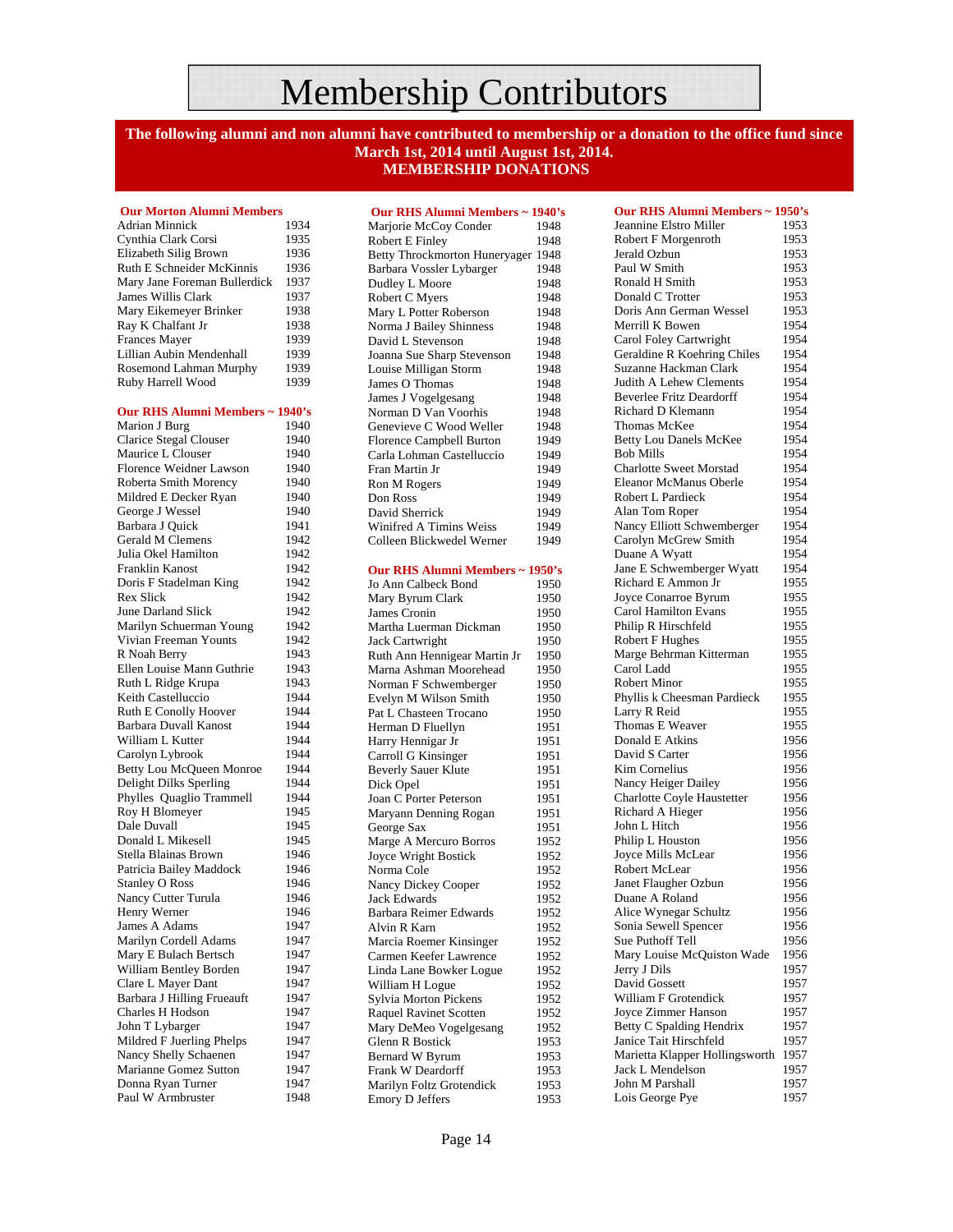### Memberships

#### **The following alumni and non alumni have contributed to membership or a donation to the office fund since March 1st, 2014 until August 1st, 2014. MEMBERSHIP DONATIONS**

| Our RHS Alumni Members ~ 1950's |      |
|---------------------------------|------|
| <b>Inda L Reeves</b>            | 1957 |
| Judy Riggleman Roland           | 1957 |
| Joyce C Witte Studebaker        | 1957 |
| Sandra S Emrick Smittkamp       | 1957 |
| Gloria Horne Smith              | 1957 |
| Jerry A Wolfe                   | 1957 |
| William L Austerman             | 1958 |
| James R Beckman                 | 1958 |
| Teresa Matson Braun             | 1958 |
| Janice Hildreth Carter          | 1958 |
| E J Devers                      | 1958 |
| Richard Edwards                 | 1958 |
| <b>Barclay Erk</b>              | 1958 |
| Carol Dillman Goar              | 1958 |
| <b>Richard Edwards</b>          | 1958 |
| Jerre J Kennedy                 | 1958 |
| Richard Lehman                  | 1958 |
| Judith A Christ McKay           | 1958 |
| Sharon Tuttle Mills             | 1958 |
| Max Moss                        | 1958 |
| Shirley Zwissler Nelson         | 1958 |
| John Nelson                     | 1958 |
| David Nixon                     | 1958 |
| Douglas Oler                    | 1958 |
| Brenda Beach Oler               | 1958 |
| Alice Jones Rees                | 1958 |
| Carolyn S Treasurer Stamper     | 1958 |
| Judy Thomas Blankinship         | 1959 |
| Frederick A Bragg               | 1959 |
| <b>Edward J Brown</b>           | 1959 |
| Frieda A Newton Butt            | 1959 |
| Harry W Chenoweth               | 1959 |
| Bunny Sue Ahaus Fielder         | 1959 |
| Nancy Lee Crandall Frazer       | 1959 |
| Mary L Tomlinson Herkenhine     | 1959 |
| James A Hotopp                  | 1959 |
| Carol L Truitt Jeffers          | 1959 |
| <b>Bill Ninde</b>               | 1959 |
| Julia Soper Pegg                | 1959 |
| <b>Elaine Reis</b>              | 1959 |
| Dorothy Wiggs Smoker            | 1959 |
| Mary E Lawler Shoemaker         | 1959 |
| <b>John Stanley</b>             | 1959 |
| David Stidham                   | 1959 |
| Carla Coble Stidham             | 1959 |
| John H Sweet                    | 1959 |
| Our RHS Alumni Members ~ 1960's |      |
| Brian D Blue                    | 1960 |
| Janet Belt Breedlove            | 1960 |
| Donna D Daggett Culler          | 1960 |

| Brian D Blue                | 1960 |
|-----------------------------|------|
| <b>Janet Belt Breedlove</b> | 1960 |
| Donna D Daggett Culler      | 1960 |
| Rebecca Martin Edmonds      | 1960 |
| Thomas S Everett            | 1960 |
| David E Fryman              | 1960 |
| Suzanne Clark Fryman        | 1960 |
| David L Hart                | 1960 |
| Judith D Manlove Hazelton   | 1960 |
| Winifred Meuser Jenkins     | 1960 |
| Ken Jordan                  | 1960 |
| Phyllis G Golay Littmann    | 1960 |
| W Kay Ryan Karn             | 1960 |
| James M Keelor              | 1960 |

**Our RHS Alumni Members ~ 1960's** Theodore R Lee 1960 Beverly Dunn Lee 1960<br>Marvin M Maule 1960 Marvin M Maule Paula Creason Minor 1960 Fay E Duke Minton 1960 Dallas Pegg 1960 Paula A Flatter Raper 1960 Barb Backmeyer Slattery-Crain 1960 Linda Logan Stanley 1960 William H Steinbrink 1960 Betsy Allen Steinbrink 1960 Darlene Shields Trotter 1960 J Kay Timmons Tormey 1960 Rita Nitzscher Wildman 1960 James Wilson 1960 Crose M Deiser Wise 1960 Gretchen S Frisch Brown 1961 Joe Clements 1961 June Tolliver Clements 1961 Doris Hapner Decker 1961<br>Jim Harter 1961 Jim Harter Patrick R Jenkins 1961 Ann Van Pelt Judge 1961 Herbert Kaeuper 1961<br>James Kennedy 1961 James Kennedy Rebecca Horton Kennedy 1961 James P Lawler 1961 Pam Fedlhaus-Mills 1961 Merrily McKinley Moss 1961 Paul Paradiso 1961 Sherry Petry 1961<br>
Mary Kay Brenizer Rench 1961 Mary Kay Brenizer Rench Ellen Sells Tate 1961<br>Jovce Wolfe Wilhelm 1961 Joyce Wolfe Wilhelm Susie Wright Wilson 1961<br>Judith Addison Bryce 1962 Judith Addison Bryce Max Close 1962 Mary Beth Brooks Dinardo 1962 Judith Shively Fitz 1962<br>William S. Fleming 1962 William S Fleming Evelyn Eastman Harter 1962 Darlene Hodge Keelor 1962 Judith A Schuerman Klemann 1962 Carol Kleinknecht McCleary 1962 Jean Newhouse 1962 Nancy N Best 1963 Thomas E Bricker 1963 Diane Wissel Colaizzi 1963 Woody Coyle 1963 Christie Lingle Close 1963<br>
Kay Fleisch Emmons 1963 Kay Fleisch Emmons Marilyn Shears Fancher 1963 Dianne Duncan Mansfield 1963 James T Porter 1963<br>
Iane Ann Simpson Porter 1963 **Jane Ann Simpson Porter** James L Puckett 1963 Rich E Boston 1964<br>Judith Petro Chaney 1964 Judith Petro Chaney 1964<br>John Eggemever 1964 John Eggemeyer Linda Gennett Irmscher 1964<br>
Jill Fritz Kaeuper 1964 Jill Fritz Kaeuper Timothey J Kauper 1964<br>Nancy C Tuttle McGill 1964 Nancy C Tuttle McGill

 **Our RHS Alumni Members ~ 1960's**  Karen S Reece Needler 1964<br>
Ierry D Newman 1964 Jerry D Newman 1964<br>Carl A Osborne 1964 Carl A Osborne Marcia Carter Reineking 1964<br>Mila Placke Serve' 1964 Mila Placke Serve' Jane Mendenhall Sowers 1964 Robert J Younts 1964 Richard Alexander 1965<br>Michael Conti 1965 Michael Conti Susan Bayer Conti 1965 Jane Anne McGill Dunham 1965 Julie F Corsi Homyak 1965 Jane C Kinyon 1965 Sidney Gerald Lakes 1965 Janet B Blossom Lussier 1965 Nancy Wright Manning 1965 Michael Matthews 1965<br>Sherry Stevens Mendenhall 1965 Sherry Stevens Mendenhall Mary E Keen Raymond 1965<br>Gary W Wiggans 1965 Gary W Wiggans Karen Eggemeyer Brown 1966 Sharon K Younts Burtch 1966 Stephen M Fulton 1966<br>Dale J Gerken 1966 Dale J Gerken Nancy E Gossett 1966 Cathy A Jones Keipert 1966 R Mark Phillips 1966 Richard D Mendenhall 1966 Edward L Miller 1966 Timothy P Sherrow 1966 Elaine Tiernan 1966 John M Effmann 1967 Jane Harlan Gasch 1967 Annette Cahoon Greene 1967 Gary L Kreider 1967 Patricia Creason Rigsby 1967 Albert D Strunk 1967 Janet Hackman Phillips 1967<br>Gwendlyn A Schroeder 1967 Gwendlyn A Schroeder Donald Simkin 1967 Nancy Hilbert Beaman 1968 C Tiothy Brokamp 1968<br>Amy Vosmeier de Chicchis 1968 Amy Vosmeier deChicchis Rosemary E Piper Coffman 1968 Karolyn Hayes Edwards 1968<br>Larry Edwards 1968 Larry Edwards Jennie Gabbard Poole-Gausmann 1968 David E Goins 1968 Jerry D Rench 1968 Jim Richwine 1968 Linda Sizemore Sheets 1968 Linda Washburn Simkin 1968 Linda E Lamb Sittloh 1968 Joseph C Bates 1969 Mary Louise Beede Bates 1969 Ron J Brinker 1969 Kathy E Hays 1969 Philip C Kauper 1969 Kenneth M Love 1969 Curtis H Marsh 1969<br>
Dennis W McMahan 1969 Dennis W McMahan Merry Lee Oliver Monroe 1969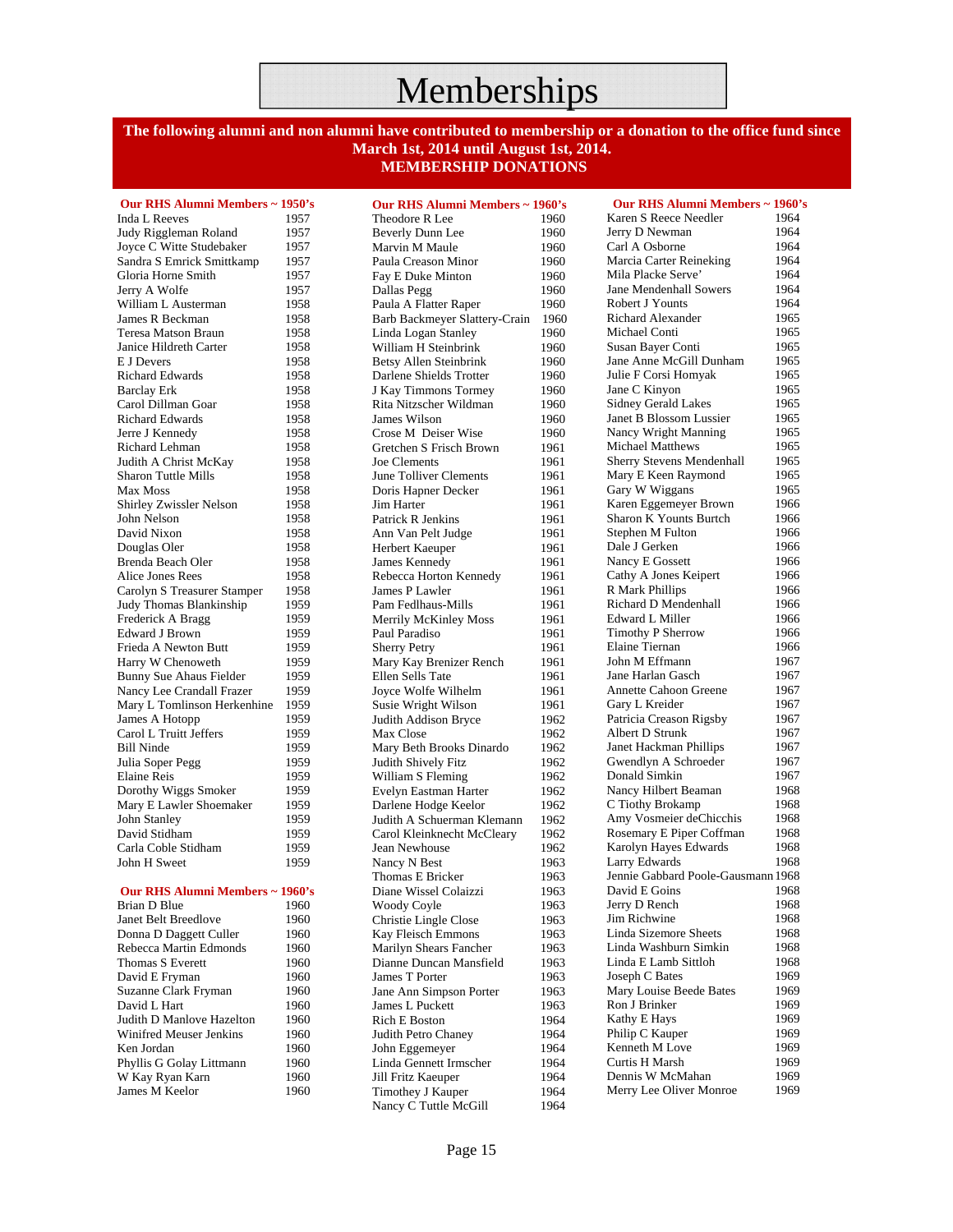### Membership Contributors

#### **The following alumni and non alumni have contributed to membership or a donation to the office fund since March 1st, 2014 until August 1st, 2014. MEMBERSHIP DONATIONS**

 **Our RHS Alumni Members ~ 1960's**  Debbie Hardman Ninde 1969 Rebecca M North 1969 Ronald L Sheets 1969 John Thistlthwaite 1969 Rosellyn Tapp Welch 1969<br>Doug Woolley 1969 Doug Woolley **Our RHS Alumni Members ~ 1970's**  Martha J Philhouwer Dafnos 1970 Mary Ellen Cordell Donat 1970<br>Debbie Collins Ford 1970 Debbie Collins Ford Susan Sauer Geesa 1970<br>Alan L<br/> Koncz 1970 Alan L Koncz Dennis G Lydick 1970<br>Robert A Wilson 1970 Robert A Wilson Perry Wise 1970 Robert Bever 1971 Ann Klute Brinker 1971 Michael Brinker 1971 Linda Carroll Burbridge 1971 Michael D Hachey 1971 Jill Brown Lorden 1971 Kevin McClure 1971<br>Dennis Turner 1971 Dennis Turner Rae Wohlhueter Maier 1972<br>Beth Wiechman Schilling 1972 Beth Wiechman Schilling Aleasia White Stewart 1972 Jackie Beach Barnes 1973 Annette Carnes Brinker 1973<br>Randy Bryant 1973 Randy Bryant Debbie Collier Bryant 1973 Julianne Holmes Cochran 1973 Marc Jaffe 1973<br>Jane Mikesell Love 1973 Jane Mikesell Love Lynda L Lydick 1973 David E Rexrode 1973 Cathleen Foster Turner 1974<br>Joe Carroll 1975 Joe Carroll Rebecca Hoff Jaffe 1975 Amy Glaser Jantzen 1975 Jill Toschlog Powell 1975 Robert C Bartlemay 1976 Julia Caudle Charlton 1976 Robin Henry 1977 William J Kitchin 1977 Carolyn Boone Panagopoulos 1977 Rhonda Dees Cillian 1978 Mary Ellen Opel Roberts 1978<br>Traci Klute Weaver 1978 Traci Klute Weaver Carol Daggy Pennock 1979<br>John Rod Weiss 1979 John Rod Weiss 1979<br>
John A Wolfe 1979 John A Wolfe

#### **Our RHS Alumni Members ~ 1980's**

| Amy Chiles Bever         | 1980 |
|--------------------------|------|
| Ptricia Beane Ferreira   | 1980 |
| Dean A Hill              | 1980 |
| Deborah L Benton Kitchin | 1980 |
| Richard Peterson         | 1980 |
| Cindy Opel Roach         | 1980 |

| Our RHS Alumni Members ~ 1980's |      |
|---------------------------------|------|
| Ronald A Seaney                 | 1980 |
| James R Smarelli                | 1980 |
| Kelly Hitch Basso               | 1981 |
| <b>Susan Witte Mahoney</b>      | 1982 |
| Elizabeth King Saylor           | 1982 |
| Malissa Duckett Matchette       | 1983 |
| Shannon Hitch                   | 1985 |
| Douglas Opel                    | 1985 |
| Julie Bennett                   | 1986 |
| Amy Price Terry                 | 1986 |
| Ann C Wettiug                   | 1987 |
| Matthew R Vaughn                | 1988 |
| Marc Johnson                    | 1990 |
| Celeste Amburgy Johnson         | 1994 |
| Millicent R Martin Emery        | 1996 |

#### **Our RHS Non Members Supporters** Elsie Klute

| <b>Membership of \$50- \$99 Donations</b> |      |  |
|-------------------------------------------|------|--|
| Rose M Petty Bailey                       | 1943 |  |
| <b>Betsy Turner Beasley</b>               | 1947 |  |
| Don E Moore                               | 1950 |  |
| Jon Igelman                               | 1951 |  |
| Henry Christmon                           | 1953 |  |
| Darrel Alvey                              | 1954 |  |
| Pete Long                                 | 1954 |  |
| Marilee Jackson Thomas                    | 1954 |  |
| Ruth Whaley Waugh                         | 1954 |  |
| Robert C Thomas                           | 1955 |  |
| Charles Smith                             | 1956 |  |
| Marsha Placke Smith                       | 1956 |  |
| Dana Black Alvey                          | 1957 |  |
| Marilyn Kelley Dowdell                    | 1957 |  |
| Aileen Hamilton Wickett-Harris            | 1957 |  |
| P Michael Hoch                            | 1957 |  |
| Verl Lantz                                | 1957 |  |
| Sue Ann Keenan Hoch                       | 1958 |  |
| Harry Duke Chenoweth                      | 1959 |  |
| Gary D Force                              | 1959 |  |
| Peggy Habing Nicholson                    | 1959 |  |
| Fran Chagares Tomassetti                  | 1959 |  |
| <b>Kenneth Buske</b>                      | 1960 |  |
| <b>Tom Everett</b>                        | 1960 |  |
| Sandra Marine Force                       | 1960 |  |
| David E Fryman                            | 1960 |  |
| <b>Bonnie Godsey McClain</b>              | 1960 |  |
| Paula Ann Flatter Raper                   | 1960 |  |
| Duane Hodgin                              | 1962 |  |
| Dottie Clackum Toney                      | 1962 |  |
| Sandra Armacost Hodgin                    | 1963 |  |
| Tala Smock Meyer                          | 1964 |  |
| Vicki Hamilton Wilson                     | 1964 |  |
| Marineele Fannin Green                    | 1967 |  |
| Marinelle Fannin Green                    | 1967 |  |
| Michael S Williams                        | 1967 |  |
| Linda Heid Shepherd                       | 1968 |  |
| Jim Higgs                                 | 1969 |  |
| <b>Robert Tom Beck</b>                    | 1971 |  |
| Peggy Sherer                              | 1972 |  |
|                                           |      |  |

| <b>Membership of \$50-\$99 Donations</b> |      |  |
|------------------------------------------|------|--|
| Marc Jaffe                               | 1973 |  |
| Sheryl Krall Terini                      | 1974 |  |
| Rebecca Gooding Jaffe                    | 1975 |  |
| Heidi Wuertemberger Thurston             | 1978 |  |
| John A Wolfe                             | 1979 |  |
| Michael A Fox                            | 1980 |  |
| Andrew J Bailey                          | 1987 |  |
| Jane Taube Niccum                        | 1988 |  |
| Adam G Forrest                           | 1993 |  |

#### **Our RHS Non Members Supporters— \$50 to \$99**

| Ronda Christopher | Non |
|-------------------|-----|
| Joan Lawrence     | Non |

| <b>Membership of \$100-\$500 Donations</b> |            |  |
|--------------------------------------------|------------|--|
| Wayne Stidham                              | 1934       |  |
| Paul G Wiesehahn                           | 1937       |  |
| John K Merrell                             | 1945       |  |
| Robert E Byrket                            | 1948       |  |
| Carl E Wilson                              | 1949       |  |
| <b>Larry Crockett</b>                      | 1950       |  |
| P Michael Hoch                             | 1957       |  |
| J Allen Schuerman                          | 1957       |  |
| John C Holder                              | 1958       |  |
| Patricia Corsi                             | 1959       |  |
| Robert Jefferies Jr                        | 1959       |  |
| Patricia Kanke Farmer                      | 1960       |  |
| W LeRoy Robbins                            | 1960       |  |
| <b>Bonnie McClelland Sampsell</b>          | 1960       |  |
| Joan McKee Warren                          | 1960       |  |
| <b>Sharon Sanders</b>                      | 1963       |  |
| Mila Placke Serve'                         | 1964       |  |
| Dan Burdett                                | 1966       |  |
| Ann McKee Coffin                           | 1966       |  |
| Barbara A Scott                            | 1966       |  |
| Stephen H Haas                             | 1967       |  |
| <b>Sharon Githens Enright</b>              | 1969       |  |
| <b>Curtis H Marsh</b>                      | 1969       |  |
| Beth Wiechman Schilling                    | 1972       |  |
| Terry Warfield                             | 1972       |  |
| Thomas L Brown                             | 1974       |  |
| Sheryl A Krall Terzini                     | 1974       |  |
| Cheri Williams Jetmore                     | 1975       |  |
| Larry Blanford                             | 1977       |  |
| <b>Millicent Martin Emery</b>              | 1996       |  |
| <b>Our RHS Non Members Supporters</b>      |            |  |
| \$100-\$500 Donations                      |            |  |
| J M Hutton Inc                             | <b>NON</b> |  |
| Membership of \$500 & Up Donations         |            |  |
| <b>Esther Sunderland</b>                   | 1948       |  |
| Roy Ridge                                  | 1955       |  |
|                                            |            |  |
| If you would like to become a member,      |            |  |

*please see the membership form on page four. You can also sponsor a family member or friend's membership as a thoughtful gift.*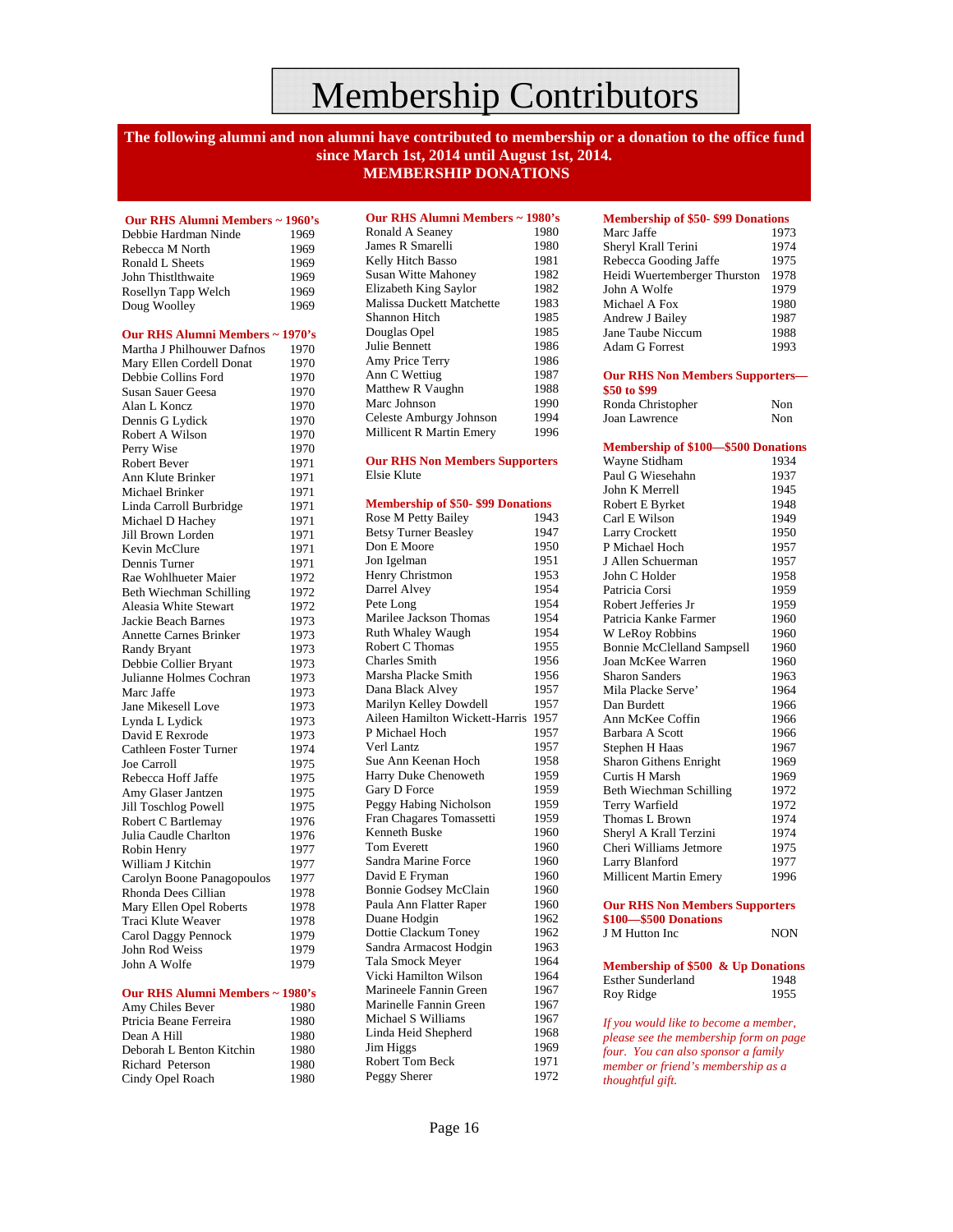### Scholarship Donations

**The following alumni and non alumni have contributed to the scholarship fund March 1st, 2014 until August 1st, 2014.** 

#### **Our Morton Members—Up to \$50**

Ruth E Schneider McKinnis 1936 Doris F Stadelman King 1942<br>Rex Slick 1942 Rex Slick June Darland Slick 1942 Vivian Freeman Younts 1942 Nancy Cutter Turula 1946 Charles H Hodson 1947<br>John T Lybarger 1947 John T Lybarger Marianne Gomez Sutton 1947 Barbara Vossler Lybarger 1948<br>Louise Milligan Storm 1948 Louise Milligan Storm 1948<br>Class of 1949 1949 Class of 1949 Frank J Martin Jr 1949 Ruth Ann Hennigar Martin 1949<br>Pat Chasteen Trocano 1950 Pat Chasteen Trocano Beverly Sauer Klute 1951 Joan C Porter Peterson 1951<br>Linda Lane Bowker Logue 1952 Linda Lane Bowker Logue 1952<br>William H Logue 1952 William H Logue Bernard W Byrum 1953 Frank W Deardorff 1953 Marilyn Fotz Grotendick 1953 Jeannine Elstro Miller 1953 Beverlee Fritz Deardorff 1954 Richard D Klemann 1954 Robert L Pardieck 1954<br>Alan Tom Roper 1954 Alan Tom Roper Joyce Conarroe Byrum 1955 Carol Hamilton Evans 1955 Phyllis K Cheesman Pardieck 1955 David S Carter 1956 Kim Cornelius 1956<br>Sonia Sewell Spencer 1956 Sonia Sewell Spencer Mary Louise McQuiston Wade 1956 Lois George Pye 1957 William F Grotendick 1957<br>Janice HIldreth Carter 1958 Janice HIldreth Carter Richard Lehman 1958<br>Frederick A Bragg 1959 Frederick A Bragg Elaine Reis 1959<br>John Stanley 1959 John Stanley Rebecca Martin Edmonds 1960 Ken Jordan 1960 William H Steinbrink 1960<br>Betsy Allen Steinbrink 1960 Betsy Allen Steinbrink Marvin M Maule 1960 Paula Flatter Raper 1960<br>Linda Logan Stanley 1960 Linda Logan Stanley Jim Harter 1961 Herbert Kaeuper 1961 James P Lawler 1961<br>
I vnn Roff Osborne 1961 Lynn Roff Osborne Judith Addison Bryce 1962 Evelyn Eastman Harter 1962 Judi Schuerman Klemann 1962<br>Lynn Roff Osborne 1962 Lynn Roff Osborne Nancy N Best 1963 Marilyn Shears Fancher 1963 Jill Fritz Kaeuper 1964<br>Carol A Osborne 1964 Carol A Osborne Michael P Conti 1965 Susan Bayer Conti 1965 Sidney Gerald Lakes 1965

| Scholarship donations-Up to \$50   |      |
|------------------------------------|------|
| Elaine Tiernan                     | 1966 |
| John M Effmann                     | 1967 |
| Gary L Kreider                     | 1967 |
| Nancy Hilbert Beaman               | 1968 |
| Larry D Edwards                    | 1968 |
| Jennie Gabbard Poole-Gausmann 1968 |      |
| Merry Lee Oliver Monroe            | 1969 |
| Robert A Wilson                    | 1970 |
| Perry Wise                         | 1970 |
| Michael D Hachey                   | 1971 |
| Jill Brown Lorden                  | 1971 |
| Marc Jaffe                         | 1973 |
| David E Rexrode                    | 1973 |
| Joe Carroll                        | 1975 |
| Rebecca Hoff Jaffe                 | 1975 |
| Amy Glaser Jantzen                 | 1975 |
| William J Kithcin                  |      |
|                                    | 1977 |
| Carolyn Boone Panagopoulos         | 1977 |
| Carol Daggy Pennock                | 1979 |
| Jody Mendenhall Wise               | 1979 |
| Deborah L Benton Kitchin           | 1980 |
| Ronald A Seaney                    | 1980 |
| Marc Johnson                       | 1990 |
| Celeste Amburgey Johnson           | 1994 |
|                                    |      |
| Scholarship donations-\$50 to \$99 |      |
| <b>Franklin Kanost</b>             | 1942 |
| <b>Rex Slick</b>                   | 1942 |
| June Darland Slick                 | 1942 |
| <b>Barbara Duvall Kanost</b>       | 1944 |
| Nancy Shelly Schaenen              | 1947 |
| <b>Betsy Turner Beasley</b>        | 1947 |
| William Bentley Borden             | 1947 |
| <b>Norman Bailey Shinness</b>      | 1948 |
| Jon Igelman                        | 1951 |
| Marilyn Fotz Grotendick            | 1953 |
| Donald C Trotter                   | 1953 |
| Suzanne Hackman Clark              | 1954 |
| R Pete Long                        | 1954 |
| Marilee Jackson Thomas             | 1954 |
| Ruth A Whaley Waugh                | 1954 |
| Richard E Ammon Jr                 | 1955 |
| Robert C Thomas                    | 1955 |
| William F Grotendick               | 1957 |
| Joyce Zimmer Hanson                | 1957 |
| Aileen Hamilton Wickett-Harris     | 1957 |
| Marietta Hollingsworth Klapper     | 1957 |
| Harry Duke Chenoweth               | 1958 |
| Sue Ann Keenan Hoch                | 1958 |
| Gary D Force                       | 1959 |
| Peggy Habing Nicholson             | 1959 |
| David Stidham                      | 1959 |
| Carla Coble Stidham                | 1959 |
| Janet S Belt Breedlove             | 1960 |
| Kenneth Buske                      | 1960 |
| Sandra Marine Force                | 1960 |
| David L Hart                       | 1960 |
| Ken Jordan                         | 1960 |
| <b>Bonnie Godsey McClain</b>       | 1960 |
| William H Steinbrink               | 1960 |
|                                    |      |
| <b>Betsy Allen Steinbrink</b>      | 1960 |
| Darlene Sheilds Trotter            | 1960 |
| Susie Wright Wilson                | 1961 |

| Scholarship donations-\$50 to \$99 |      |  |
|------------------------------------|------|--|
| Thomas Herrman                     | 1964 |  |
| Dale J Gerkin                      | 1966 |  |
| Nancy E Gossett                    | 1966 |  |
| Michael S Williams                 | 1967 |  |
| Rae Wohlhuertr Maier               | 1972 |  |
| Nancy Hilbert Beaman               | 1968 |  |
| Amy Vosmeier deChicchis            | 1968 |  |
| Jerry D Rench                      | 1968 |  |
| Ron J Brinker                      | 1969 |  |
| Susan Sauer Geesa                  | 1970 |  |
| Ann M Klute Brinker                | 1971 |  |
| Rae Wohlhuerer Maier               | 1972 |  |
| Peggy Sherer                       | 1972 |  |
| Aleasia White Stewart              | 1972 |  |
| Randy Bryant                       | 1973 |  |
| Debbie Collier Bryant              | 1973 |  |
| Traci Klute Weaver                 | 1978 |  |
| James R Smarelli                   | 1980 |  |
| Malissa Duckett Matchette          | 1983 |  |
| Matthew R Vaughn                   | 1988 |  |
|                                    |      |  |
| Scholarship donations-\$50-\$99-   |      |  |
| <b>Non Members</b>                 |      |  |
| Joan Lawrence                      |      |  |
|                                    |      |  |
| Scholarship donations-\$100-\$499  |      |  |
| Wayne Stidham                      | 1934 |  |
| Paul G Wiesehahn                   | 1937 |  |
| Carl E Wilson                      | 1949 |  |
| Larry Crockett                     | 1950 |  |
| Carol Markley Ladd                 | 1955 |  |
| Verl Lantz                         | 1957 |  |
| P Michael Hoch                     | 1957 |  |
| Dward J Brown                      | 1959 |  |
| Peggy Habing Nicholson             | 1959 |  |
| Mary E Lawler Shoemaker            | 1959 |  |
| Tom S Everett                      | 1960 |  |
| Paula Ann Flatter Raper            | 1960 |  |
| W LeRoy Robbins                    | 1960 |  |
| Barbara Backmeyer Slattery-Crain   | 1960 |  |
| Paul Paradiso                      | 1961 |  |
| <b>Richard E Boston</b>            | 1964 |  |
| Karen Reece Needler                | 1964 |  |
| <b>Richard Alexander</b>           | 1965 |  |
| Barbara Scott                      | 1966 |  |
| Jim Richwine                       | 1968 |  |
| Sharon G Githens Enright           | 1969 |  |
| Curtis H Marsh                     | 1969 |  |
| Dennis G Lydick                    | 1970 |  |
| Linda Carroll Burbridge            | 1971 |  |
| Beth Wiechman Schilling            | 1972 |  |
| Thomas L Brown                     | 1974 |  |
| Sheryl Krall Terzini               | 1974 |  |
| Larry Blanford                     | 1977 |  |
| John A Wolfe                       | 1979 |  |
| Scholarship donations-\$500 & Up   |      |  |
| John K Merrell                     | 1945 |  |
| Ralph Miller                       | 1945 |  |
| <b>Bill Mercurio</b>               | 1958 |  |

**Scholarship donations—\$500 & Up— Non Members** Mary Lou Griffey

Bonnie McClelland Sampsell 1960<br>John Eggemeyer 1964

John Eggemeyer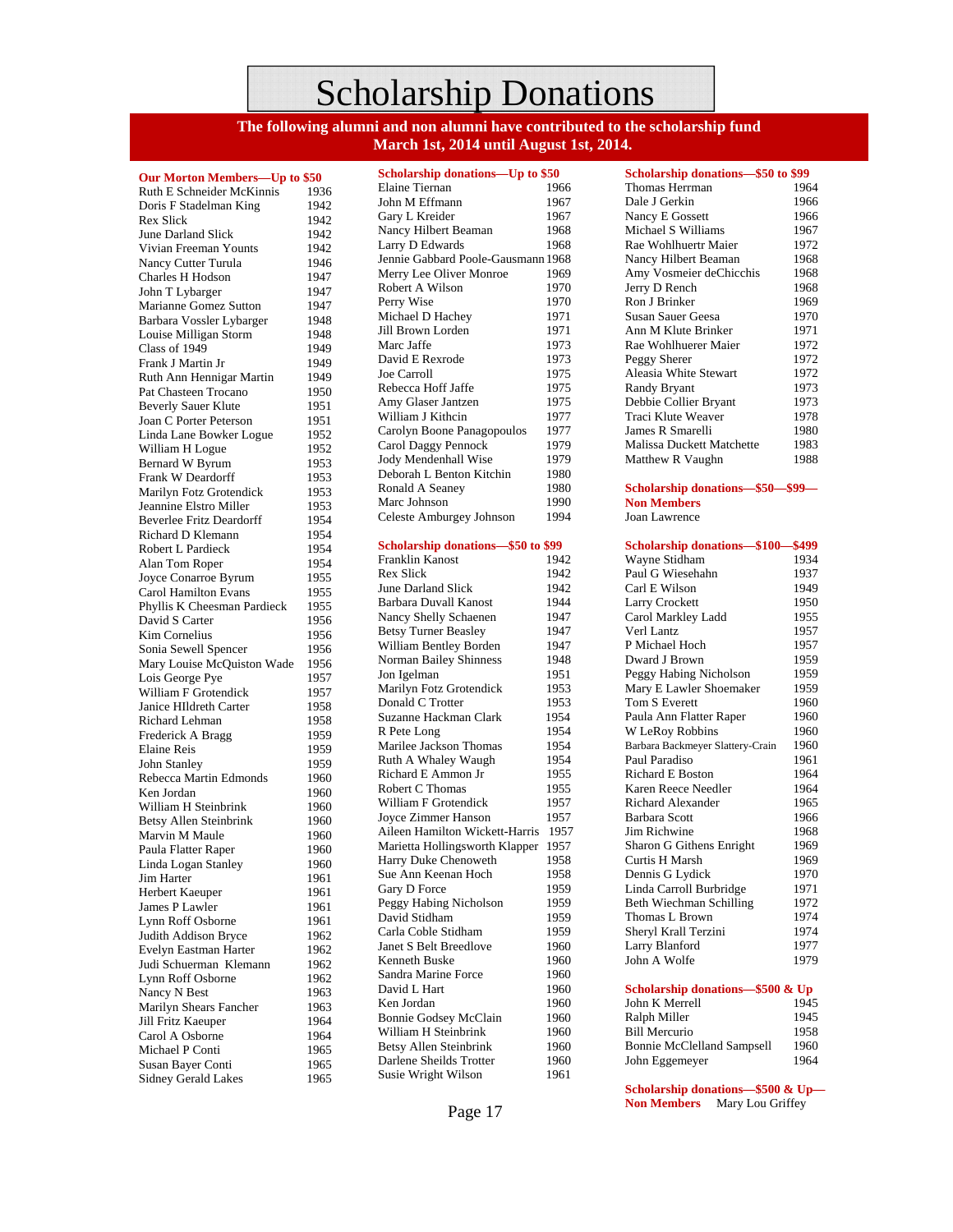## Tid-bits

### **The information here is just a random collection of fact and figures we thought you might enjoy. It explains how we "got this way"**

### **Who's the biggest Class at RHS?**

Often we are asked who holds the record for the largest graduating class. According to our data base, here is what we find; The Class of 1966 had 878 graduates making it the largest. The class of 1973 is second with 741, third is 1965 with 715, class of 1971 was 713 and 1972 was 702. In comparison to the "baby boomers" the class of 2014 at RHS numbered 360.

### **What was the Worst Year in Sports for Richmond?**

Review of the Pierian and Register newspapers find that the worst performance was in 1929. The track team did not win any of their five meets. The football team played seven games and only won one. But the sad thing is that they didn't score a point in four of the games. And the baseball team had 14 games that summer. They only won four. Two were rained out

This years teams– much better record. Football– NCC Champs with 8-0, basketball NCC Champs with 8-0, and baseball 22-8.

### **Which class lost the most soldiers in Vietnam?**

The class of 1963. Jon David Vannetta was KIA in Vietnam 8/18/1965. Terry Hines was KIA in Vietnam 7/19/1967. Terry was King of the Y –Teen Dance, was a member of Student Council, Hi-Y, R Club, Dance Club, Wrestling team, football team, baseball team and belonged to the Future Teachers Club.

#### **Who started the art classes in Richmond Schools?**

Marcus Mote, (artist who created the portrait of Daniel Reed which has hung in Reid Hospital, was responsible for encouraging Richmond Schools to include drawing in the curriculum eight years before mandated by the state of Indiana as a class. He also painted a portrait of John Quincy Adams and a locally well known painting of Hawkins Mill in Glen Miller Park. (the mill was also painted by Micajah Nordyke)

#### **When did we become Devils?**

Prior to 1924, the Richmond team was know as the "Red & White". In 1924, at tournament time, the news stories began referring to the team as "the Red Devils". Joe Difederico, '24 and Findley Bond, '24, first appeared in costumes and performed on the floor at half time . Bond, a swimmer and acrobatic performer and DiFederico (of the Lamppost Restaurant) who was a gymnast as well, had a difficult time with the long tails on the devil borrowed costumes. John Rizio, Class of 1924 as well, relayed this story to the Palladium in 1972.

#### **When did football start at RHS?**

As early as 1890 foot-ball was played in high schools but soon disbanded due to high incidents of injuries. The first foot-ball games in Richmond were organized in 1898 by Walter E Bundy between Earlham, Dayton, Winchester and Indianapolis. The first game was Oct 22 Indianapolis High School. Three games followed: Nov 12 at Earlham Nov 17 at Dayton, and Nov 24 with Winchester here.

RHS students began playing football in 1909. Rules had been changed to limit injuries. In 1909, football positions included full back, right half, left half, center and linemen.

The first organized RHS team was 1919 with Coach Byron J Rock. Lt Rock came to RHS from the Army. He had trained under Livering of Princeton and under Stierm of IU, who was also coached football and basketball at Mankato, Minn where RHS Principal Bate was employed. Principal Bate brought Lt Rock to Richmond to head the school's science department and coach both foot-ball and track.

Thirty boys tried out for the first team in 1919. The school provided new uniforms.

The first school football game was a loss to Hamilton 32-6 with ll boys playing in the mud and rain. The second football game was a huge loss for RHS- 139-0 –game was with Stiver. Coach Rock was concerned the boys showed "a lack of nerve at falling on the ball." *(from a 1919 Register article)*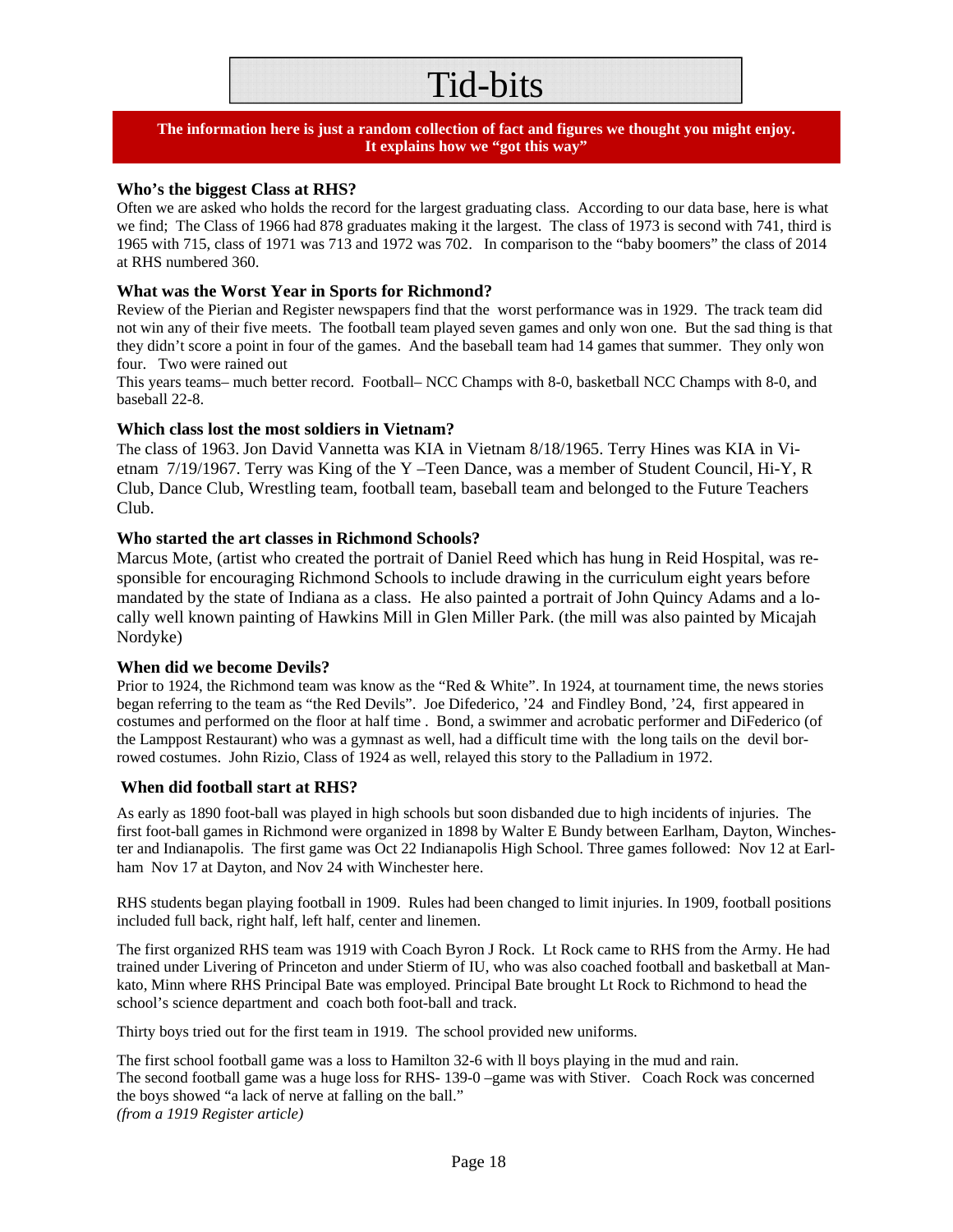### The Richmond Music Festival

**Starr Gennett's annual Walk of Fame was expanded this fall to a full weekend of music. RHS Alumni were featured as the RHSAA partnered with other organizations to promote Richmond's rich musical heritage.** 

Melvyn "Deacon" Jones, '62 and Jeff Hamilton, '71, both of California spoke to the RHS music students on Friday, Sept 12th at McGuire Hall about their love of music. Neither man had ever met the other so the interaction between the two and then the students was moving.

"Get it in writing" was the sage advice from Deacon. "It is not the amount of time you practice but the quality of the practice that will make you a success" came from Hamilton.

Both men performed during the festival: The Jeff Hamilton Trio at Goddard Hall at Earlham on Friday night and The Deacon Jones Blues Band at McGuire Hall on Saturday night. (*Dave Eggan photo supplied)* 





Hamilton jazz drummer, bassist Christoph Luty and Tamir Hendleman keyboardist and pianist, enjoyed an early lunch before catching their flight back to LA. Jeff stayed in town to attend several more of the concerts.

Saturday a brunch was held for about forty people at the Olde Rich-

At left (below) are Deacon Jones with some of his family members including Maurice Clemens, his uncle who helped raise him, three cousins and his fiancé of 15 years, Pam Hill.

Also in attendance were Carol Lou Woodward, former teacher of Hamilton who was honored at the Starr Gennett VIP dinner on Friday, Ralph Burkhardt of Richmond and John & Rea Parshall of Anderson, IN, both former music teachers of the honored guests.

Both men have family here in Richmond so their ties to our community included time to reunite with relatives and former classmates.

Jeff and his trio were sponsored by Earlham College and Deacon and his band were sponsored by Starr Gennett and the Wayne County Tourism Bureau. (*photos by Jim Resh of the Tourism Bureau)* 



For three days, 28 bands came to the city and performed live music downtown, at Earlham, McGuire Hall, and at the fairgrounds. The goal is to make this an annual event, bringing RHS alumni home to celebrate their talents.

A book signing (right) was held for Deacon at the Wayne County Tourism Bureau on Saturday. Mayor Sally Hutton , '67, proclaimed it "Deacon Jones Day". "I think Richmond has a wonderful atmosphere, an I'm so proud to have it as my honorary hometown!" wrote Pam Hill, Deacon's fiancé after returning home. *(Jim Resh, Tourism Bureau photo)* 





 Pictured at left are David Fulton of Richmond, Starr Gennett committee, Jeff Hamilton, and his sister, Ann Hamilton Retz, '62, of Richmond. They attended the final concert of the Tom Daughtery Orchestra in the War Memorial Park on Sunday. *(Bob Jacobson of Starr Gennett photo)* 

Page 19